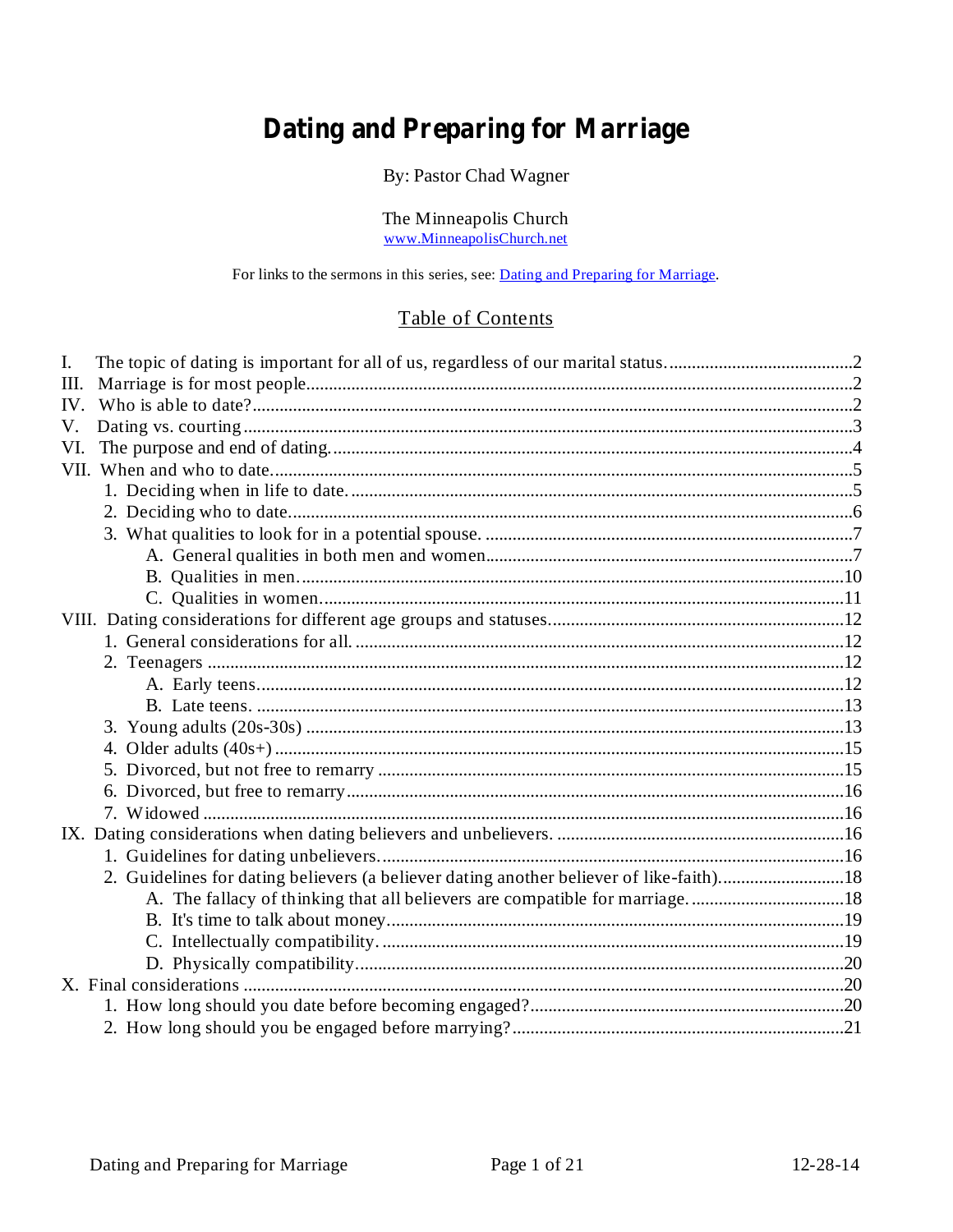- I. The topic of dating is important for all of us, regardless of our marital status.
	- 1. This is a topic that we most often associate with teenagers and young men and women, but it is not limited to them.
	- 2. Older people sometimes find themselves in a position of being single and available due to the death of a spouse, or divorce caused by adultery, both of which free them to remarry.
	- 3. Some older people find themselves in a position of being single and NOT available to remarry.
	- 4. People with kids need to teach their children how to choose someone to date, and how to behave themselves when dating.
	- 5. Grandparents may even have opportunity to give their two-cents to their grandchildren or adult children who are in the dating arena.
	- 6. There is much instruction in this study concerning what constitutes good character in husbands and wives.
	- 7. Therefore, this study is important for every member of this church.
	- 8. This study is only directed at believers, not unbelievers.
- II. "Success in marriage is much more than a matter of finding the right person; it is also a matter of being the right person." - Leland Foster Wood, *Growing Together in the Family*
- III. Marriage is for most people.
	- 1. For most people, it is not good for them to be alone, which is why God designed marriage . **(Gen 2:18-24)**
		- A. This is why in general, every man should have his own wife and every woman should have her own husband  $(1Co 7:1-2)$ .
		- B. "Whoso findeth a wife findeth a good thing, and obtaineth favour of the LORD." **(Pro 18:22)**
	- 2. Though marriage is for most people, there are those who have the gift of celibacy and it is good for those fitted for it  $(1C_0 7:7-8)$ .
		- A. A Christian should consider the merits of remaining single before seeking a spouse.
		- B. One can attend upon the Lord without distraction if unmarried  $(1C<sub>0</sub> 7:32-35)$ .
		- C. But if you find that you don't have the gift, it is better to marry  $(1C_0 7:9)$ .
- IV. Who is able to date?
	- 1. The purpose of dating is to find a spouse, which will be covered later in the outline.
	- 2. In that the purpose of dating is to find a spouse, only those who are able to be married are able to date.
	- 3. Put another way: if you are not able to marry, you should not be dating.
	- 4. This means that the following people should NOT date:
		- A. Anyone who is married (this should go without saying).
			- i. Married people are not even to look upon another person other than their spouse (**Job** 31:1).
			- ii. A husband is a covering of the eyes to his wife  $(Gen 20:16)$ .
			- iii. To look upon a woman to lust after her is to commit adultery in one's heart . **(Mat 5:28; Pro 6:25)**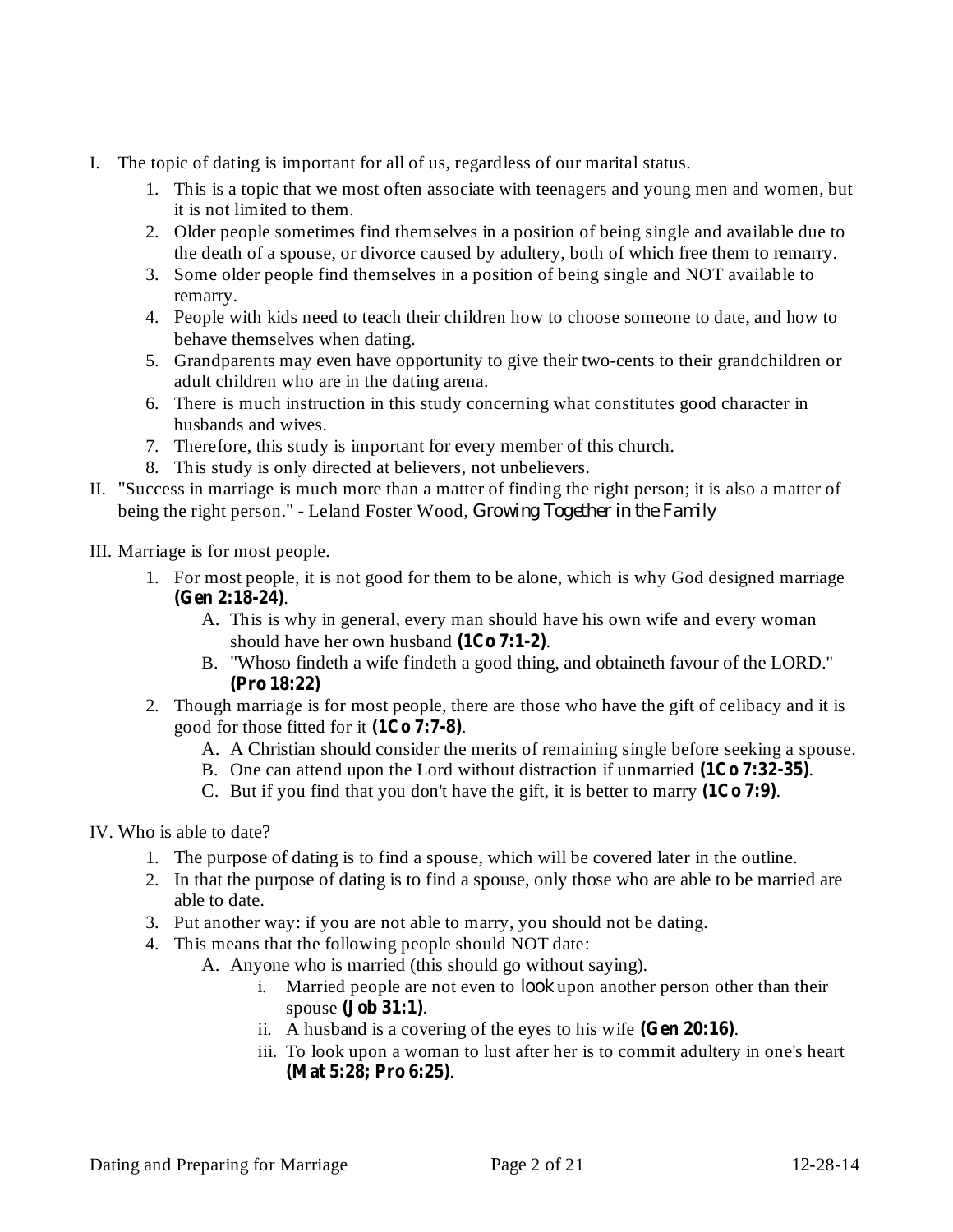- iv. Therefore, for a married person to go on a date with a person who is not their spouse would be for them to commit adultery in their heart, or at least facilitate doing so.
- B. Anyone who is divorced for reasons other than their spouse committing adultery.
	- i. Marriage is a life long covenant to which God holds people **(Rom 7:2; Mat** . **19:6)**
	- ii. For a man to divorce his wife and marry another is for him to commit adultery . **(Mar 10:11-12)**
	- iii. The only exceptions to this rule are:
		- a. If the man's wife commits fornication/adultery he is free to put her away and marry another (Mat 19:9).
		- b. If a believer is married to an unbeliever and the unbeliever abandons him/her (1Co 7:15).
	- iv. Since it would be adultery for a man who is divorced to remarry **(Luk**
	- 16:18), then it would likewise be adultery in the heart for that man to date.
- 5. The following people are able to date.
	- A. Single people who were never married.
	- B. Widows and widowers . **(Rom 7:3; 1Co 7:39)**
	- C. Single people who were divorced for reasons of adultery (Mat 19:9) or the abandonment of an unbeliever (1Co 7:15).
- V. Dating vs. courting
	- 1. Definitions:
		- A. Date *n*. An appointment or engagement at a particular time, freq. with a person of the opposite sex; a social activity engaged in by two persons of opposite sex.
		- B. Court v. II. 3. *trans.* To pay court to, pay courteous attention to; to try to win favour with. 4. To pay amorous attention to, seek to gain the affections of, make love to (with a view to marriage), pay addresses to, woo. 5. To seek to win or attract (any one) to do something; to invite, allure, entice into, to, from, out of, etc. Cf. to woo.
		- C. Courting, as it is defined here, often occurs on a date (except the love-making part!).
		- D. There is a more specific definition of courting that is used in the "Christian" world which is made reference to below.
	- 2. We do not live in a culture where marriages are arranged.
	- 3. Nor do we live in a Vision Forum (which is no more) utopia where the norm is for a young man to see a young lady he likes and approach her father for permission to spend time getting to know her among her family prior to entering into a completely adult supervised relationship where the two young people never spend any time alone, nor have any physical contact until they are married.
	- 4. The scripture (specifically the NT) doesn't specify a particular manner for finding a spouse, including the two above mentioned ideas, so therefore this is an area of liberty for Christians.
	- 5. The Bible nowhere forbids "a social activity engaged in by two persons of opposite sex" who are both unmarried; therefore the Bible doesn't forbid dating.
	- 6. In that arranged marriages and Vision-Forum-style courtship are not practical in our time and culture (nor are they commanded in the NT), dating (a social activity engaged in by two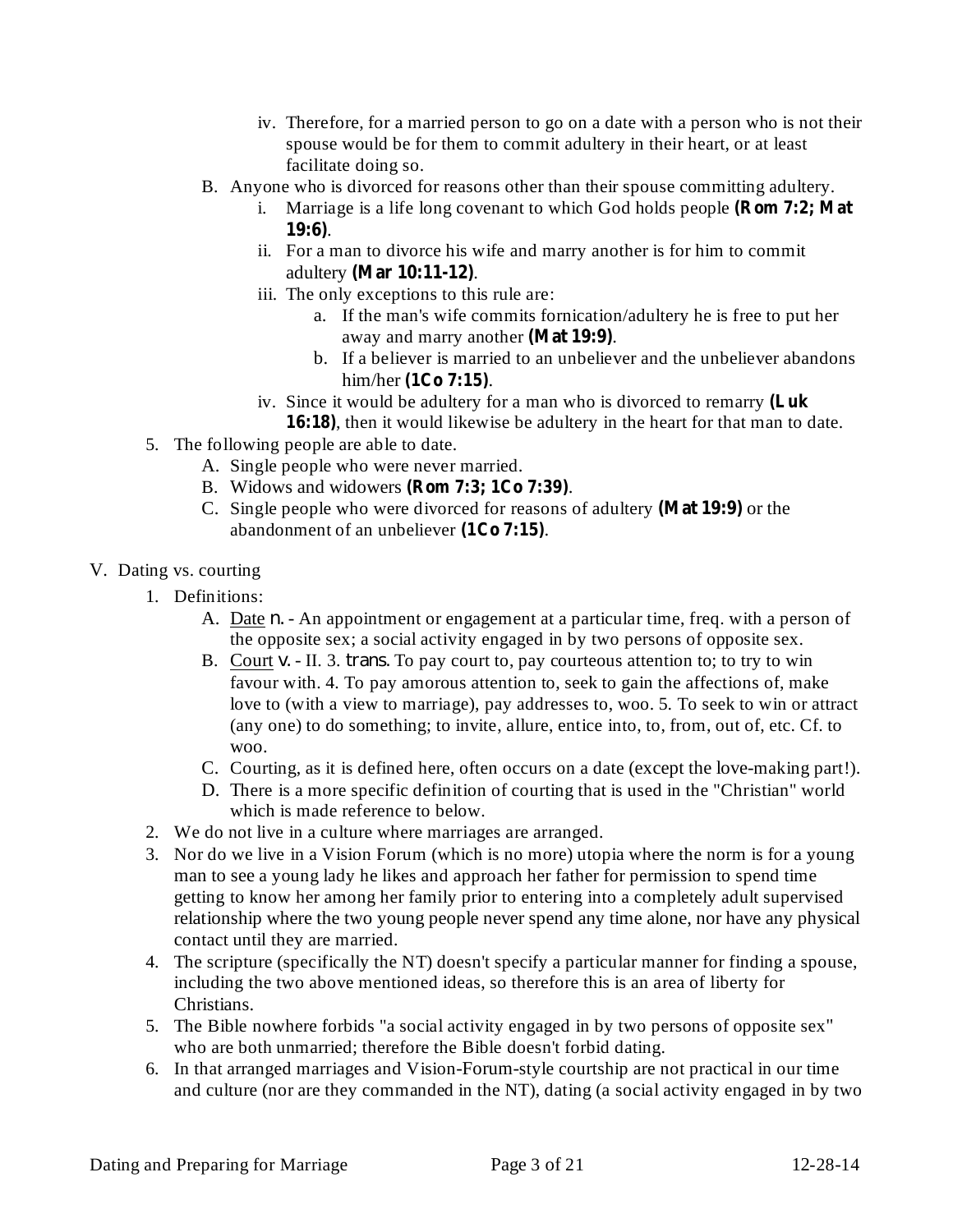persons of opposite sex) is a reasonable and virtually unavoidable method of finding a spouse.

- VI. The purpose and end of dating.
	- 1. In a loose, general sense, a person can go on a date with another person for social enjoyment; in other words for friendship.
		- A. This should only be done when the person with whom you are going on a date is *not* married and is Biblically available.
			- i. At a minimum, going on a date with a married person or a divorced person who is not free to remarry would be an *appearance of evil*, which must be abstained from  $(1Th 5:22)$ .
			- ii. If you are engaging in a "dating" type of friendship, the person you are "dating" should be available to marry (even if that isn't your intention) because, 1) the friendship could lead to a romantic relationship, and 2) to the outside observer it likely looks like a romantic dating relationship which would be an appearance of evil if the person is not free to remarry in the eyes of God.
			- iii. Even if there was not actual evil happening on the date (fornication, lust, etc.), it could lead to that, and the prudent man should foresee that evil and hide himself from it (Pro 22:3).
		- B. If the person is single and Biblically available, then a "dating" friendship is permissible.
			- i. Make sure to be up front with the person and let them know that your intention is only friendship.
			- ii. Friendship can turn into romance, which isn't a bad thing if it's a mutual feeling.
			- iii. Every good marriage is built on a solid friendship (Son 5:16).
			- iv. Be aware that the friendship could end sadly if one person becomes romantically attracted and the other person doesn't.
			- v. All relationships involve risk; if you are not willing to risk being hurt, you will likely never have a close friend or a spouse.
	- 2. The purpose of dating (romantic dating) is to find a spouse.
		- A. The purpose of dating is NOT to "hook up."
			- i. The Bible calls this fornication.
				- a. Fornication Voluntary sexual intercourse between a man (in restricted use, an unmarried man) and an unmarried woman. In Scripture extended to adultery.
				- b. Intercourse 2. a. Social communication between individuals; frequent and habitual contact in conversation and action; dealings. d. Sexual connexion.
				- c. Connexion 1. a. The action of connecting or joining together; the condition of being connected or joined together.
				- d. Fornication therefore is connecting any part of one person's body (sexual organ, hand, mouth, etc.) to the sexual organs of another person's body.
				- e. This means that oral sex and "hand jobs" are considered fornication.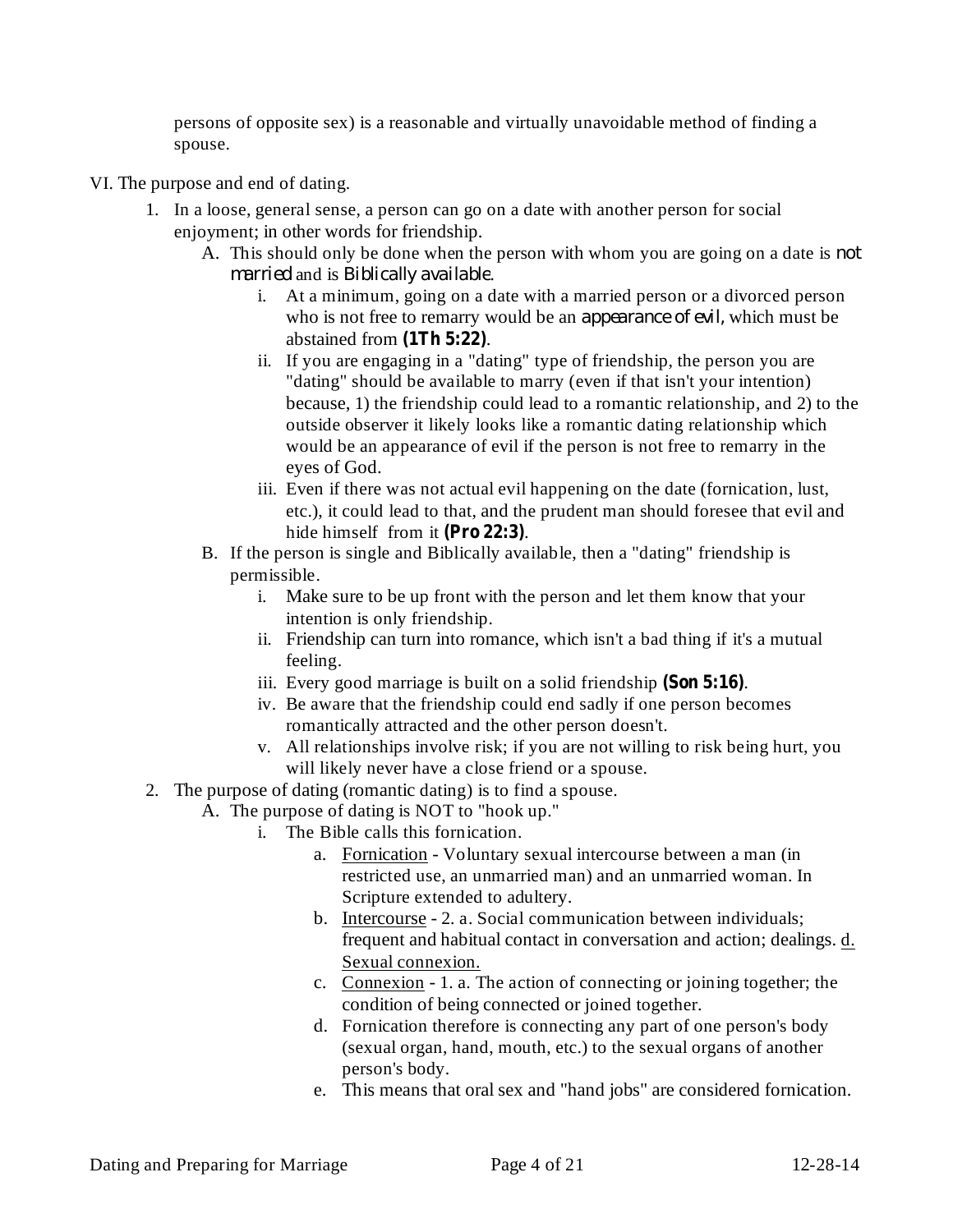- f. Fornication (sex before marriage) is a sin and is forbidden by God . **(1Co 6:18; 1Th 4:3)**
- ii. Hugging, kissing, cuddling, snuggling, etc. are not fornication and are therefore not necessarily sinful, but they are a slippery slope towards it.
	- a. Things such as these may be lawful, but they might not be expedient . **(1Co 6:12; 1Co 10:23)**
	- b. Expedient II. 2. Conducive to advantage in general, or to a definite purpose; fit, proper, or suitable to the circumstances of the case.
	- c. Physical contact with a person of the opposite sex excites lust within us.
		- (i) This is a good thing in the confines of marriage **(Pro 5:18-19;** . **Son 4:9)**
		- (ii) This is a dangerous thing outside of marriage **(Pro 7:13-23;** . **Pro 6:24-26; Pro 5:20-23)**
		- (iii)When lust has conceived it brings forth sin which brings forth death (**Jam** 1:14-15).
	- d. It is very important to not make provision for your flesh to fulfill its lusts (**Rom** 13:14; 1Pe 2:11).
	- e. We would all be wise to determine our limits ahead of time so that when the time comes we will know when to flee **(Pro 22:3; 1Co** . **6:18)**
- B. The purpose of dating is NOT to merely have a good time, though dates should be enjoyable.
	- i. Remember, delicate feelings are at risk of being hurt (both yours and theirs), so don't take dating lightly.
	- ii. If this is your approach, you will be more likely to not respect the person you are dating and also more likely to relax your guard and "get carried away."
- C. The goal and end of dating should be to find a husband or wife.
	- i. When dating someone, pay very close attention to the words, actions, personality, and character of the person.
	- ii. When you are dating, keep your eyes wide open; after you are married, keep them half shut.
	- iii. When it becomes apparent that the person you are dating is not husband or wife material, it's time to stop dating.

## VII. When and who to date.

- 1. Deciding when in life to date.
	- A. In that the purpose of dating is to find a spouse, it would not be wise to begin dating until you are ready and able to be married.
	- B. For men:
		- i. For a man who is supposed to provide for his family  $(1Ti 5:8)$ , this would mean that marriage, and by extension, dating, should wait until he has a job and sufficient means to provide (Pro 24:27).
		- ii. For a man, this also means that dating and marriage should wait until he is mature enough to be the head and ruler of his wife and family **(Eph 5:23-** . **24)**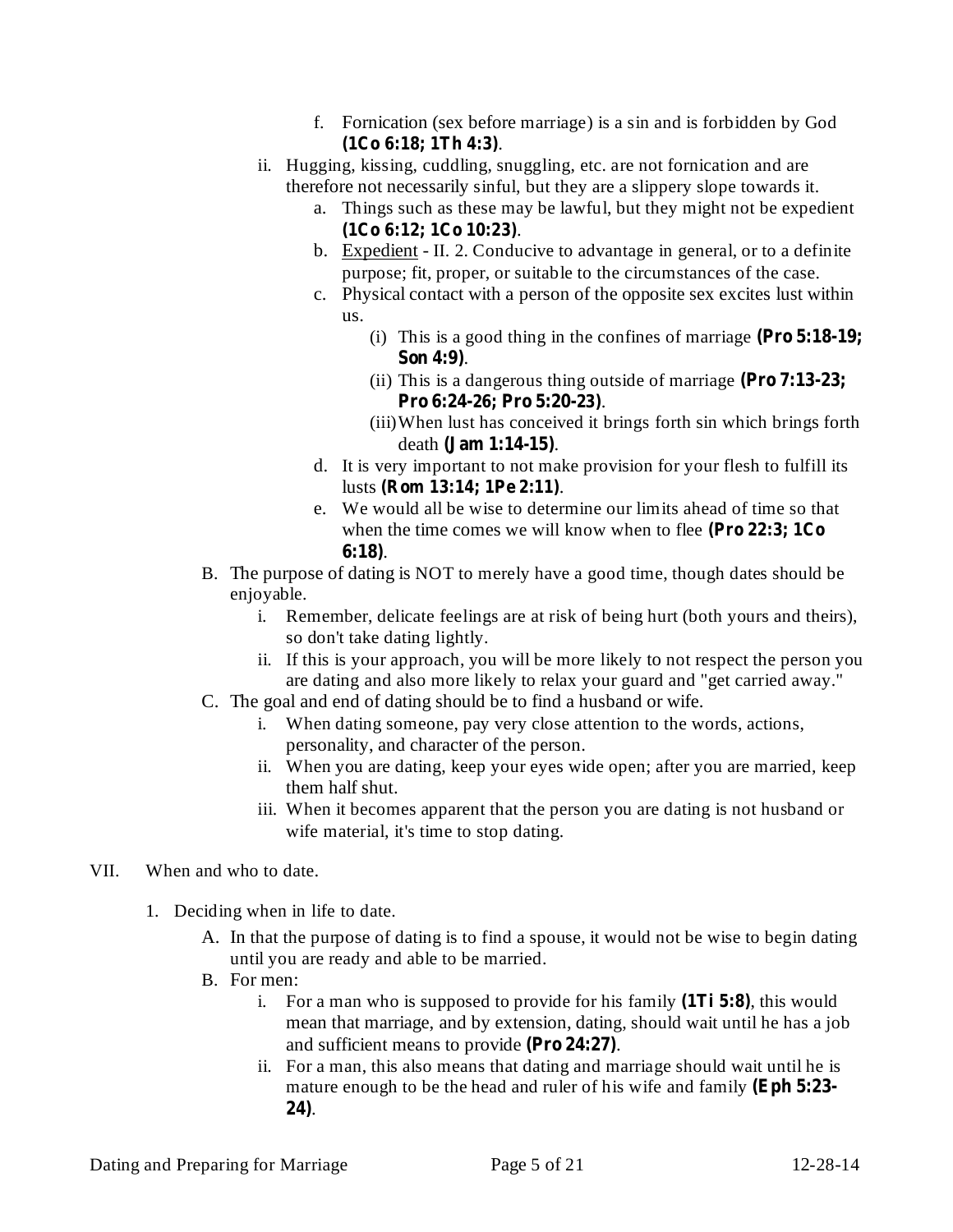- iii. It would not be advisable for a man who wants to be married to intentionally wait until he has been living by himself for many years before marrying because he will become accustomed to living alone and may have a hard time adjusting to a life shared with a wife and children.
- C. For women:
	- i. For a woman who is supposed to bear children and guide the house, this would mean that dating and marriage should wait until she is mature enough to handle these duties which require a high level of responsibility (1Ti 5:14).
	- ii. For a woman, this also means that dating and marriage should wait until she is mature enough to submit herself to her husband's headship (Eph 5:22-24).
	- iii. It would not be advisable for a woman who wants to be married to intentionally first live on her own for years and establish herself in a career because she will likely have a hard time being a keeper at home and submitting to her husband (Tit 2:5).
- 2. Deciding who to date.
	- A. Look for a believer of like-faith first.
		- i. In that husbands and wives are supposed to be "heirs together of the grace of life" (**1Pe 3:7**), and it's hard for two people to walk together unless they agree (Amo 3:3), it is strongly recommended that a Christian look for a spouse who shares his faith.
		- ii. The first place a Christian should look for someone to date would naturally be in his own church.
		- iii. If there are no prospects in his church, then check out churches of like-faith.
		- iv. Your pastor may be able to ask other pastors if there are any available Christians in their churches.
	- B. If there are no prospects in other churches, then you can look outside of the church for someone with hopes of them converting.
		- i. This can be done the old fashioned way of meeting a girl in person whom you find attractive and asking her for her number so that you can call her and get to know her better.
		- ii. Dating websites are also a possibility.
			- a. I know Christians who met their spouse on a dating website.
			- b. I would recommend using one you have to pay for, since you get what you pay for.
			- c. Especially if you are a girl, make sure that the first time you meet in person, you meet in a very public area, as there are a lot of creeps out there.
		- iii. A good "pickup line" is to ask a person you are interested in what church they go to.
		- iv. This will give you an idea of where they are coming from theologically and also will open a door of communication between the two of you.
		- v. This will likely be a long term strategy and will require much patience **(Psa** . **27:14)**
		- vi. Finding a wife (Pro  $18:22$ ) requires seeking (Mat 7:7).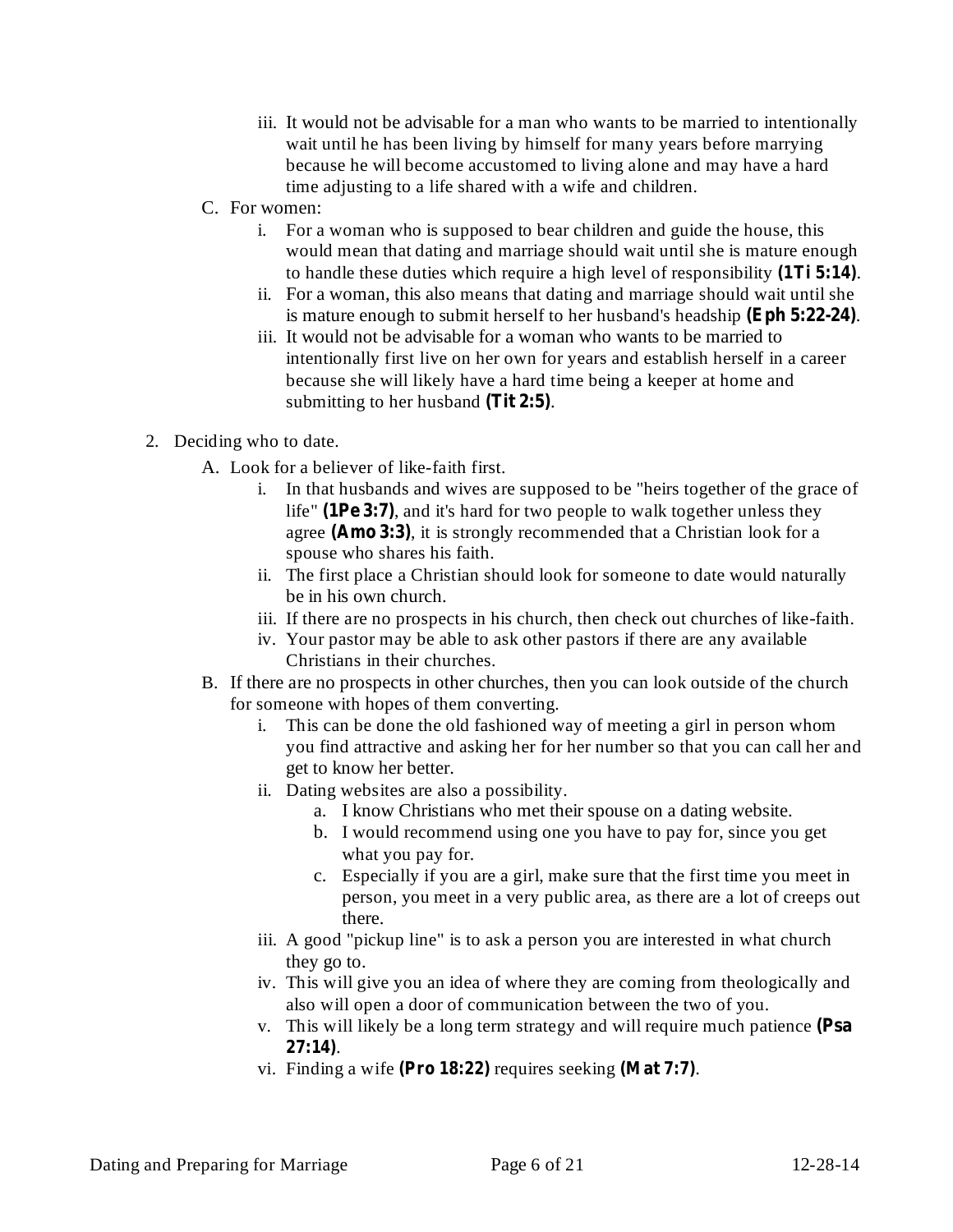- vii. "Delight thyself also in the LORD; and he shall give thee the desires of thine heart. Commit thy way unto the LORD; trust also in him; and he shall bring it to pass." **(Psa 37:4-5)**
- C. Finding a husband.
	- i. Much of the previous instruction is primarily directed at men who are the ones who traditionally do the asking and seeking when it comes to dating.
	- ii. Women traditionally are the ones who are asked on dates, though this is increasingly changing in our modern world.
	- iii. The best thing a woman can do to find a husband is be a virtuous woman, and good men will take care of the asking part.
	- iv. If a woman does see a man that she is interested in, she could always use a third party to let him know she is interested, and then let him do the rest.
- 3. What qualities to look for in a potential spouse.
	- A. General qualities in both men and women.
		- i. Honesty
			- a. Honesty 3. Honourable character. †a. Formerly in a wide general sense, including all kinds of moral excellence worthy of honour. d. Uprightness of disposition and conduct; integrity, truthfulness, straightforwardness: the quality opposed to lying, cheating, or stealing. (The prevailing modern sense.)
			- b. Honest *adj.* 3. Of persons: Having honourable motives or principles; marked by uprightness or probity. ga. In early use in a wide sense: Of good moral character; virtuous, upright, welldisposed. c. That deals fairly and uprightly in speech and act; sincere, truthful, candid; that will not lie, cheat, or steal. (The prevailing modern sense, the 'honest man' being the 'good citizen', the lawabiding man, as opposed to the rogue, thief, or enemy of society.)
			- c. Honesty should characterize the life of a Christian  $(1Pe 2:12)$ .
			- d. A Christian should speak truth in his heart as well as with his mouth . **(Psa 15:2)**
			- e. It is the person with an honest and good heart which brings forth good fruit in his life (Luk 8:15).
			- f. Therefore, if you want to know if a man has an honest and good heart, look for the fruit in his life.
		- ii. Integrity
			- a. Integrity 1. The condition of having no part or element taken away or wanting; undivided or unbroken state; material wholeness, completeness, entirety. 3. In moral sense. a. Unimpaired moral state; freedom from moral corruption; innocence, sinlessness. b. Soundness of moral principle; the character of uncorrupted virtue, esp. in relation to truth and fair dealing; uprightness, honesty, sincerity.
			- b. A man's integrity is his moral compass which guides him through life . **(Pro 11:3)**
			- c. You will be much better off to marry a poor man with integrity than a morally corrupt rich man (Pro 19:1).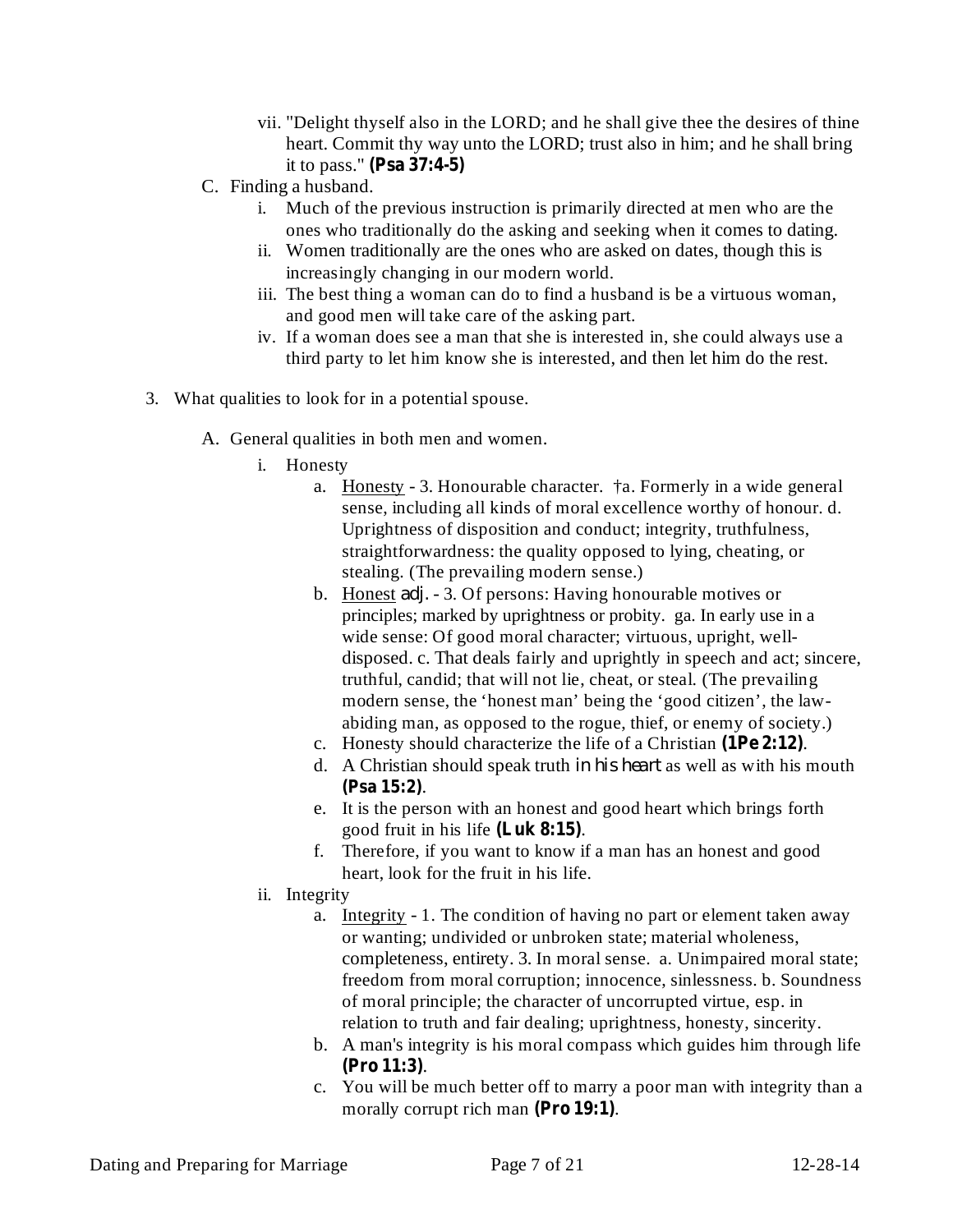- d. A man with integrity will have a blessed family (Pro 20:7).
- e. A good man maintains his integrity even when going through severe affliction and persecution (**Job** 2:3).
- iii. Faithfulness and commitment
	- a. Faithfulness The quality of being faithful. a. Fidelity, loyalty (to a superior or friend); trustworthiness, conscientiousness. b. Strict adherence to one's pledged word; honesty, sincerity.
	- b. A faithful man is hard to find  $(Pro 20:6)$ .
	- c. A faithful man will abound with blessings (Pro  $28:20$ ).
	- d. If a man is faithful in the small things, he will be faithful in the big things, like the lifelong commitment of marriage (Luk 16:10).
	- e. On the other hand, if a man is not faithful in the small things, he will not likely be faithful in the big things (Luk 16:11-12).
	- f. Pay attention to the small things in a man's life.
		- (i) Does he do what he said he would do?
		- (ii) Does he call when he said he would call?
		- (iii)Does he cancel on you for non-emergencies?
		- (iv)Does he keep his word, even when it costs him to do so? **(Psa** . **15:4; Ecc 5:4-5)**
- iv. Humility
	- a. Humility 1. The quality of being humble or having a lowly opinion of oneself; meekness, lowliness, humbleness: the opposite of pride or haughtiness.
	- b. God resists the proud -- you should resist marrying them too **(Jam** . **4:6)**
	- c. Find a man that has a high opinion of himself and you have likely found a man who has a low opinion of you (Luk 18:9).
	- d. A proud man thinks too highly of himself to admit when he is wrong.
		- (i) He will therefore get angry when confronted about his **behavior** (Pro 21:24).
		- (ii) He will be one to stir up strife  $(Pro 28:25)$  and contention . **(Pro 13:10)**
		- (iii)If you don't want to walk on eggshells for the rest of your life, then don't marry a proud person.
	- e. God will give grace to and lift up the humble  $(Jam 4:6,10; 1Pe 5:6)$ .
- v. Wisdom (sound judgment)
	- a. Wisdom 1. a. Capacity of judging rightly in matters relating to life and conduct; soundness of judgment in the choice of means and ends; sometimes, less strictly, sound sense, esp. in practical affairs: opp. to *folly*.
	- b. Wisdom is held in very high regard by God (Pro 4:5-7).
	- c. Principal *adj*. 1. First or highest in rank or importance; that is at the head of all the rest; of the greatest account or value; foremost
	- d. Wisdom is more valuable than wealth (Pro 8:11; Pro 16:16).
	- e. Wisdom is foundational for building a good house (family) **(Pro** . **24:3)**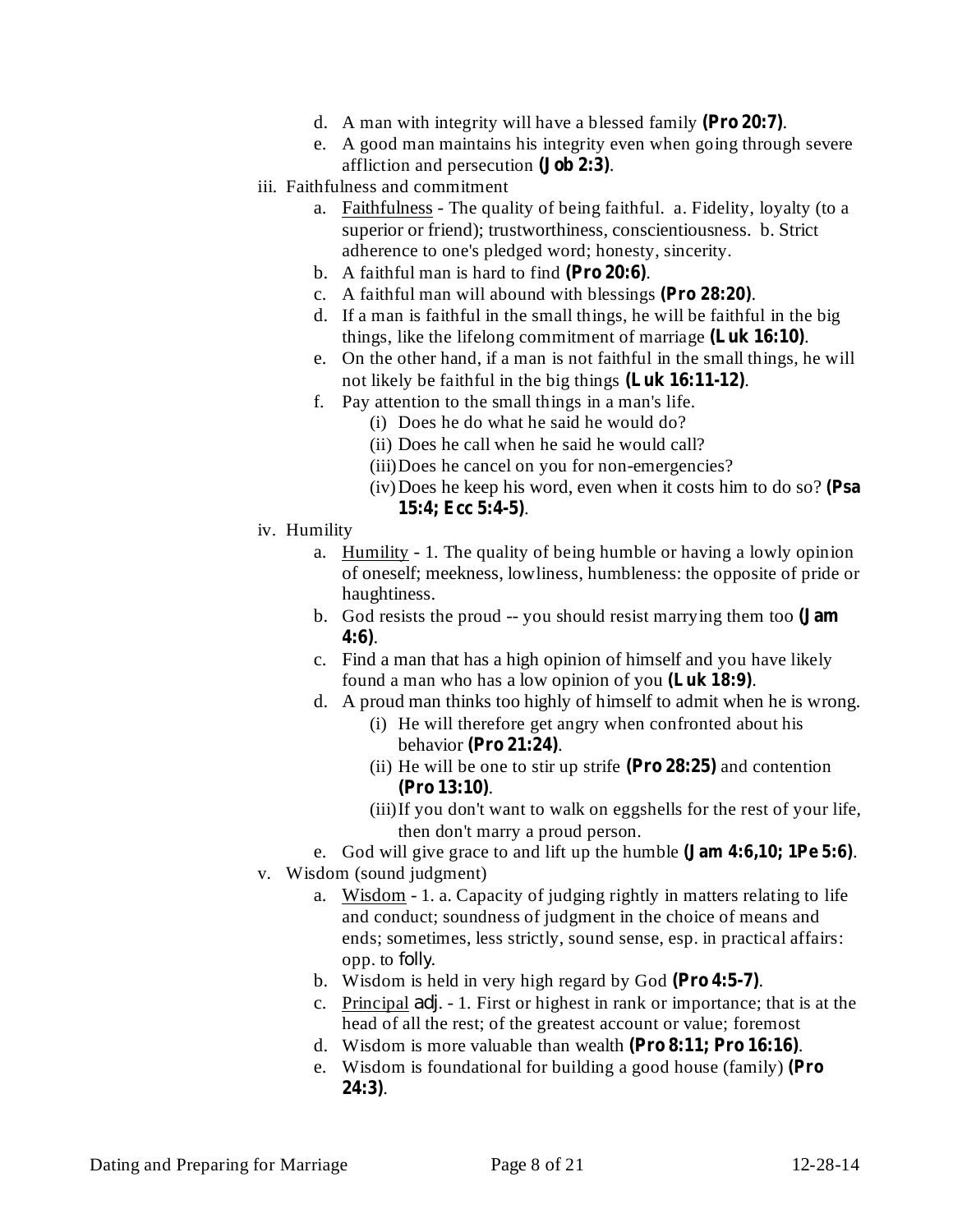- f. A wise man is a strong man  $(Pro 24:5)$ .
- vi. Good communication skills
	- a. Does the person expresses their feelings well? **(Pro 27:19)**
	- b. Do they listen well?
		- (i) Is the person primarily interested in himself? **(Pro 18:2)**
		- (ii) Are they swift to hear, or speak? **(Jam 1:19)**
		- (iii)Do they hear you out before answering? **(Pro 18:13)**
	- c. Do they receive reproof well?
		- (i) A good man will accept reproof and be grateful for it **(Pro** . **15:31; Pro 13:18; Psa 141:5)**
		- (ii) A person who hates reproof is a stupid fool **(Pro 12:1; Pro** . **10:17)**
- vii. Selflessness
	- a. Is the person concerned with the welfare of others above himself? **(1Co 10:24; Phi 2:4)**
	- b. Do they seek their own pleasure and wellbeing above that of others? **(1Co 13:5; Phi 2:20-21)**
- viii. Diligence (hard working)
	- a. Diligence 1. Constant and earnest effort to accomplish what is undertaken; persistent application and endeavour; industry, assiduity.
	- b. Is the person a hard worker or slothful in his business? **(Rom 12:11)**
	- c. Does he give his all to everything he puts his hand to? **(Ecc 9:10; Col 3:23)**
	- d. Or does he always find an excuse as to why he can't do the work that needs done? **(Pro 20:4; Pro 22:13)**
	- e. Is everything he owns falling apart, either literally or figuratively? **(Pro 24:30-34; Ecc 10:18)**
	- f. A hardworking, diligent man will go places in life (Pro 22:29).
	- g. On the other hand, a lazy sloth will be impoverished **(Pro 6:9-11;** . **Pro 19:15)**
	- h. It is not only important for *a man* to be diligent -- a virtuous woman is a hard-working woman (Pro 31:10-31).
- ix. Patience
	- a. Patience 1. a. The suffering or enduring (of pain, trouble, or evil) with calmness and composure; the quality or capacity of so suffering or enduring. b. Forbearance, longsuffering, longanimity under provocation of any kind; esp. forbearance or bearing with others, their faults, limitations, etc. c. The calm abiding of the issue of time, processes, etc.; quiet and self-possessed waiting for something; 'the quality of expecting long without rage or discontent'
	- b. Is the person easily irritated?
	- c. Do they get road rage every time someone pulls out in front of them or drives too slowly?
	- d. How does he deal with pain or sickness?
	- e. How does he react when his plans are thwarted?
	- f. Is he content with what he has? (**Heb 13:5**).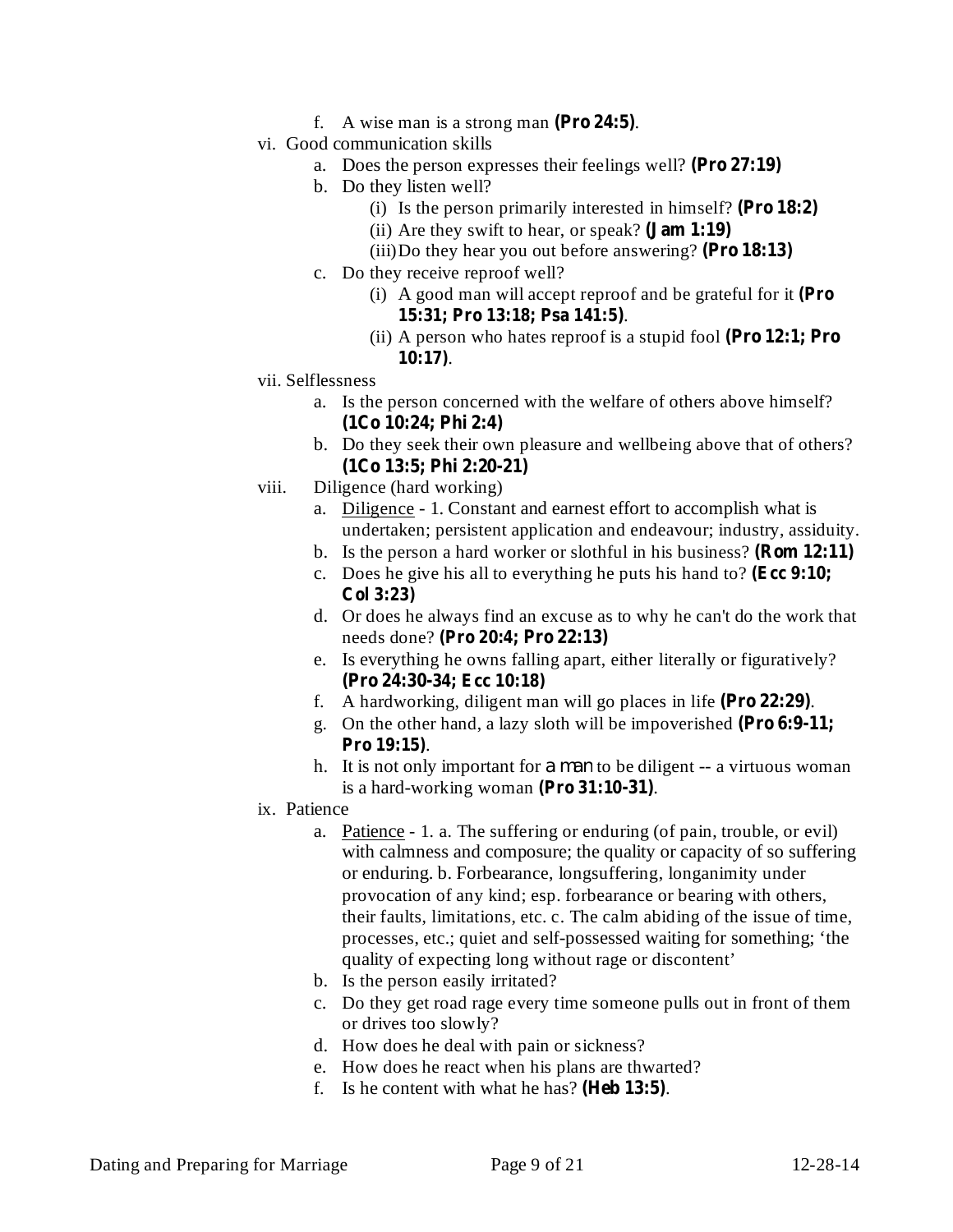- g. Does he get angry quickly and easily? **(Jam 1:19-20; Pro 12:16; Pro 14:17,29; Pro 25:28; Ecc 7:9)**
- h. Charity *suffereth long* (1Co 13:4) and *endureth* all things (1Co 13:7); in other words, charity is patient.
- i. Endure *v*. II. To last; to suffer continuously. 3. *trans*. To undergo, bear, sustain (continuous pain, opposition, hardship, or annoyance); properly, to undergo without succumbing or giving way.
- j. Charity is not easily provoked; in other words, charity is patient **(1Co** . **13:5)**
- x. Compassion and mercy
	- a. Is the person quick to judge? **(Jam 2:13)**
	- b. Do they forgive and forget? **(Eph 4:32; Mat 18:33,35)**
	- c. Do they make a mountain out of a molehill over every word that is spoken? **(Ecc 7:21-22)**
	- d. Does he overlook and cover sins when it's possible and proper to do so? . **(Pro 19:11; Pro 10:12; Pro 17:9; 1Pe 4:8)**
- xi. Kindness and gentleness
	- a. Charity is kind  $(1Co 13:4)$ .
	- b. A fundamental characteristic of a Christian should be kindness **(Col** . **3:12; 2Pe 1:7)**
	- c. Gentleness is a fruit of the Spirit  $(Gal 5:22)$ .
	- d. Is the person gentle and easy to be intreated? **(Jam 3:17)**
- xii. Truth seeking
	- a. A virtuous person is a seeker of truth.
	- b. God is a God of truth . **(Deu 32:4; Psa 31:5)**
		- $(i)$  God's word is truth  $(Joh 17:17)$ .
		- (ii) We must worship God in spirit and in truth (**Joh 4:24**).
		- (iii) Jesus Christ is the truth (Joh 14:6).
		- (iv)Therefore, a person who is not a truth seeker will not be a diligent seeker of God, God's word, God's worship, and God's Son.
	- c. We are exhorted by God to buy the truth  $(Pro 23:23)$ .
	- d. A person who is willing to sell all that they have to buy the truth will find the kingdom of God (Mat  $13:44-46$ ).
	- e. Every Christian should desire a spouse whom they can love in the  $truth (2Jo 1:1).$
- B. Qualities in men.
	- i. A man is the head (leader) in a marriage  $(Eph 5:22-24)$ , so when considering a dating relationship with a man which could lead to marriage, you want to make sure he is a good and benevolent leader.
		- a. A wife must be subject to her husband in everything (Eph 5:24), so make sure that he exhibits good judgment in life in general.
		- b. Look for a man like Abraham who *will command his children and* . **(Gen 18:19)** *his household*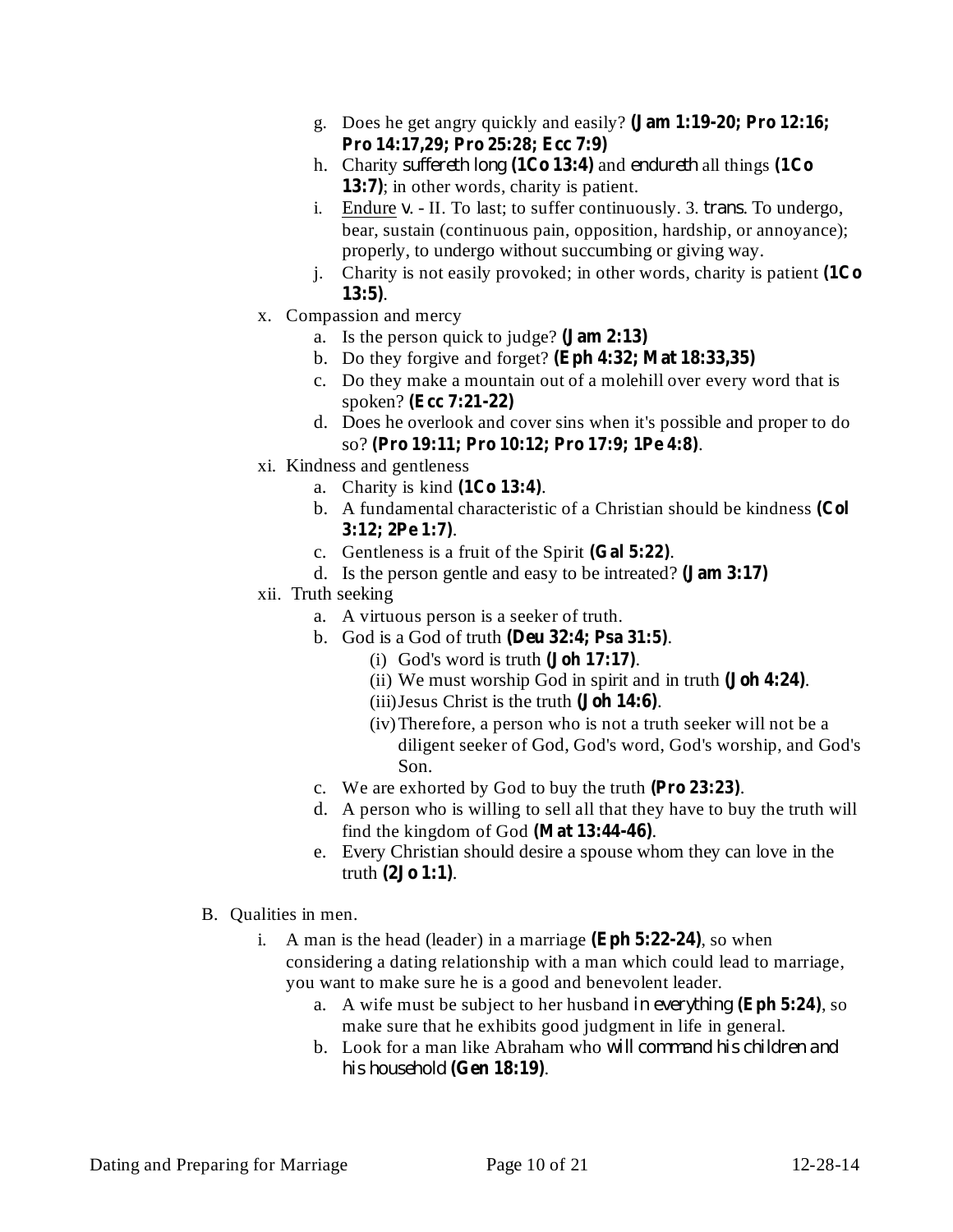- c. The last thing a godly woman should want is a limp-wristed, weak man for a husband.
- d. Make sure that his strong leadership is mixed with self-sacrificial love and (Eph 5:25) and a desire to honor and cherish his wife (Eph . **5:28-29; 1Pe 3:7)**
- e. Pay attention to his dad and see if he is the head of his wife and family, or if he is weak, hen-pecked, pathetic pushover.
- f. Remember the saying: like father, like son; therefore beware.
- ii. A husband is supposed to be the provider for his family  $(1Ti 5:8)$ .
	- a. Find out what he does for a living and whether he has sufficient means to provide for a wife, and at least the potential to eventually provide for a family.
	- b. Pay attention to his work ethic and how he spends his money (more on that later).
- iii. A father is supposed to bring up his children in the nurture and admonition of the Lord . **(Eph 6:4; Psa 78:4-8)**
	- a. First of all, pay attention to see if he even knows the scriptures himself, else how is he going to train up the children in them.
	- b. Then find out if he thinks it is primarily the father's responsibility to teach the children the ways of the Lord, or if he thinks that it can be left up to their mother, pastor, or teachers to do so.
- C. Qualities in women.
	- i. A wife is to be submissive and subject to her husband **(Eph 5:22,24; 1Pe** . **3:1)**
		- a. A wife should be obedient to her husband (Tit 2:5; 1Pe 3:6).
		- b. A wife should reverence her husband (Eph 5:33).
		- c. Therefore, when dating a woman, pay close attention to see if she has a submissive attitude toward a potential husband.
		- d. Do you find yourself asking for her permission when you want to do something.
		- e. Watch to see if she is respectful of men in general, or if she has a feminazi streak in her.
		- f. Watch her mother and see if she wears the pants in her marriage; if so, her daughter may be inclined to do the same thing.
	- ii. A wife is supposed to bear children and be a keeper at home **(1Ti 5:14; Tit** . **2:5)**
		- a. If the woman you are dating currently has a career because she is single and needs to provide for herself, then find out if she intends to maintain a career when married and especially when children come.
		- b. Find out if she wants children and wants to stay home to raise them.
	- c. Find out if she likes to cook and if she keeps a clean and neat house. iii. Women should be of a meek and quiet spirit (**1Pe** 3:4).
		- a. Is the girl you are dating meek and quiet, or loud, stubborn, and clamorous . **(Pro 7:11; Pro 9:13)**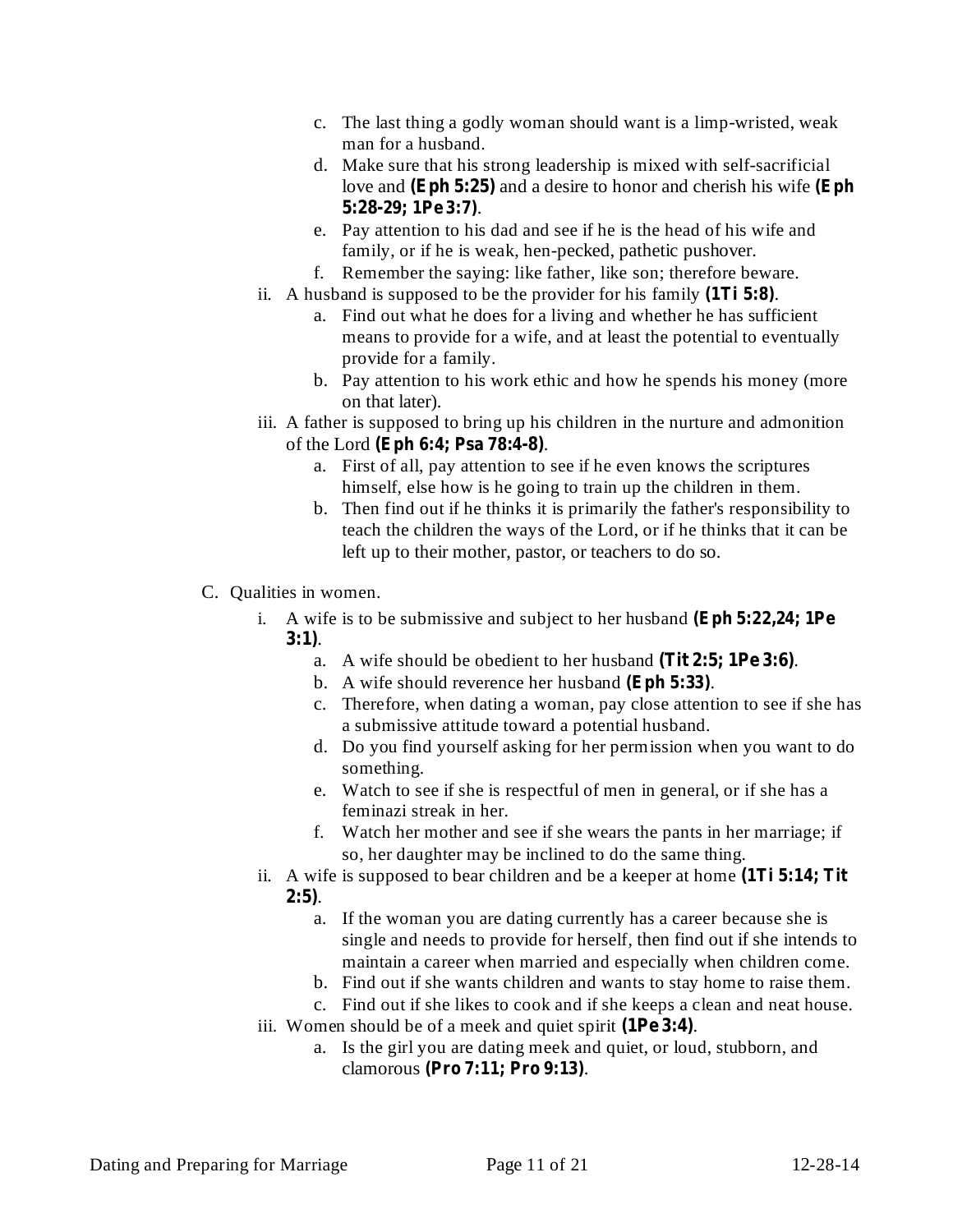- b. Would she be a woman whose attitude would make you pleased, or ashamed (Pro 12:4).
- iv. Women should dress modestly (1Ti 2:9).
	- a. On a date does she dress like a godly woman or a harlot? **(Pro 7:10)**
		- (i) Does she wear shirts that show her cleavage?
		- (ii) Does she wear dresses, skirts, or shorts which show her thighs?
		- (iii)Doe she wear clothes that are generally seductive looking?
	- b. Is she all about her outward appearance? **(1Pe 3:3)**
		- (i) Does she wear a lot of makeup?
		- (ii) Does it take her two hours of preparation to leave the house?
- VIII. Dating considerations for different age groups and statuses.
	- 1. General considerations for all.
		- A. Men, watch out for the strange woman.
		- B. Ladies, watch out for the whoremonger who sweet-talks you.
		- C. Be careful to not spend a lot of time together alone.
		- D. Especially avoid spending time alone in a secluded place such as a house or apartment; abstain from all appearance of evil (1Th 5:22).
		- E. It is sad that this must be said, but if you are dating someone who is not a virgin, find out if they are disease free.
			- i. Approximately 1/3 of all Americans have an STD (Sexually Transmitted **Disease).** (More Than 110 Million Americans Have an STD: Report, US News Health, February 14, 2013)
			- ii. "One of the more concerning findings was that there are nearly 20 million new infections each year, and half of those occur among young people (aged 15 to 24)." (Ibid)
			- iii. This is one of the many reasons to find a virgin.
			- iv. Take the warning or be sorry later. "3) For the lips of a strange woman drop as an honeycomb, and her mouth is smoother than oil:...8) Remove thy way far from her, and come not nigh the door of her house: ... 11) And thou mourn at the last, when thy flesh and thy body are consumed, 12) And say, How have I hated instruction, and my heart despised reproof; 13) And have not obeyed the voice of my teachers, nor inclined mine ear to them that instructed me!" **(Pro 5:3,8,11-13)**

## 2. Teenagers

- A. Early teens.
	- i. Children in their early teens (approx. ages 13-16) are not mature enough to be married and therefore should not date, since the purpose of dating is to find a spouse.
	- ii. Hormones begin to rage at these ages and kids will only be subjecting themselves to temptations which could easily be too great for them to resist.
	- iii. Kids at this age don't have enough sense to foresee the evil and hide themselves (Pro 22:3), so parents must be proactive and intervene.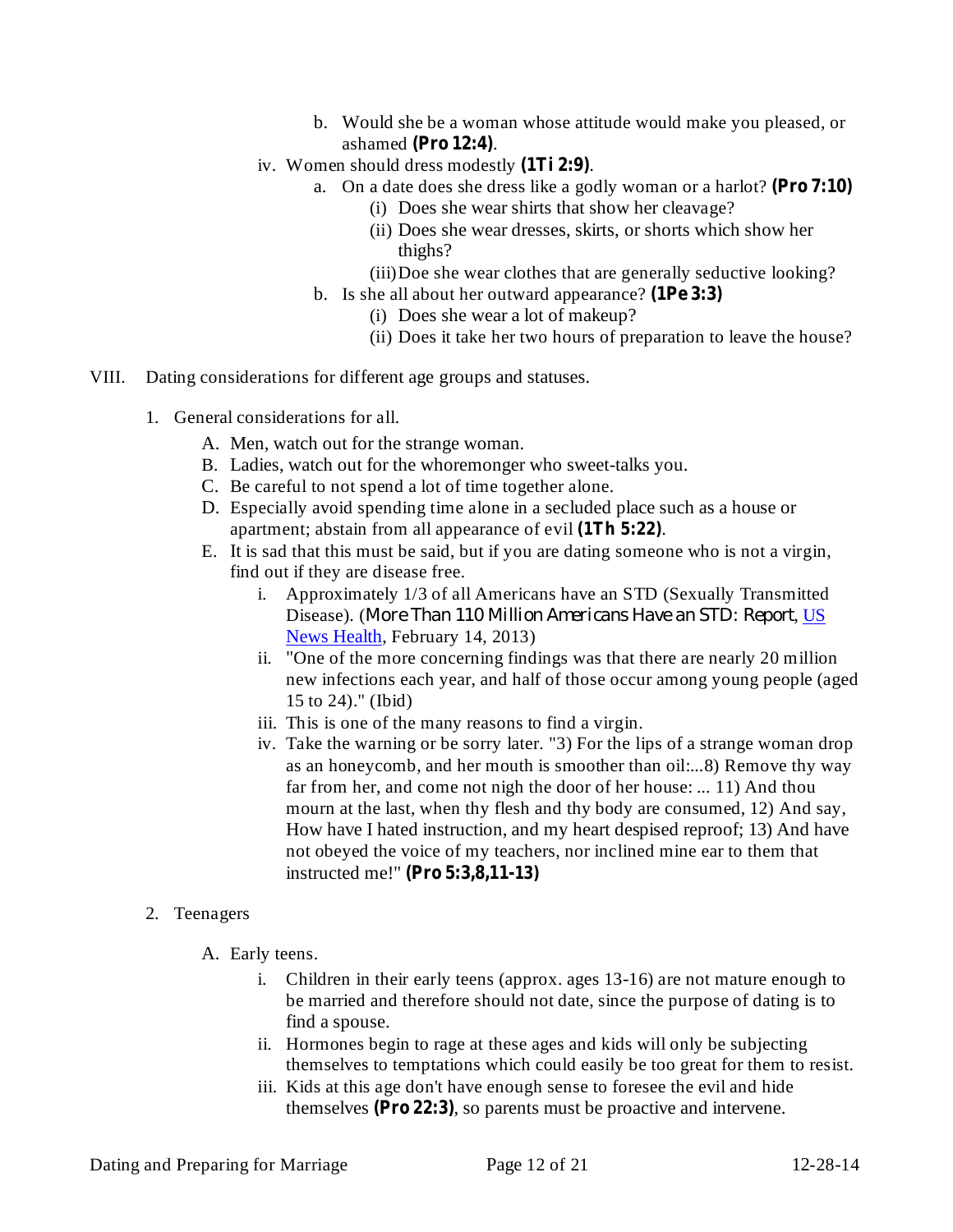- iv. Parents should openly discuss these things with their children and explain why they have chosen to not allow them to date until at least the latter teen years (if that is their determination).
- B. Late teens.
	- i. Young adults in their latter teens (approx. ages 17-19) begin to be mature enough (some of them) to be married and should be allowed to date if the parents think they are responsible and mature enough.
	- ii. I do not recommend getting married before age 20 (especially for men), except in rare occasions when the couple is exceptionally mature.
	- iii. Dating is a process that should take a considerable amount of time and is a process that may repeat as a person filters through his or her options; so if it is allowed to begin in the late teens with adequate guidelines and supervision, it would likely extend to a time in life when the young adult is ready to be married.
		- a. Extreme caution is needed in these years because a man's sexual peak happens around age 19 and sexual temptation is incredibly high.
		- b. Parents, you must make sure that your teens are well taught about the power and dangers of sexual lust at this age.
	- iv. Plan dates that will be interesting and will allow you have fun and get to know each other.
		- a. Some suggestions for dates would be coffee shops, restaurants, zoos, museums, and sports events.
		- b. Avoid idle time, which leads to sin (Eze 16:49).
		- c. Idle hands are the devil's workshop.
	- v. Make Christ a part of your date: discuss spiritual things.
	- vi. Group dating is a good idea for early dating which helps a young person to become accustomed to dating.
	- vii. Distinguish the difference between casual dating where different people may be dated in order to get to know them, and committed dating where only one person is dated, in which love could develop and engagement could be considered. (More on engagement later.)
	- viii. Young people should make sure to keep their parents informed about people in whom they are interested and/or are dating.
	- ix. Parents should talk to their children openly about being attracted to those of the opposite sex and dating.
		- a. It should not be a taboo topic.
		- b. Nor should parents tease their teenagers about liking girls or boys and make them feel uncomfortable about it, which might discourage them from bringing up the subject with their parents.
- 3. Young adults (20s-30s)
	- A. Once a person reaches their late 20s and 30s, the likelihood of meeting someone that is either divorced or has children increases significantly.
	- B. You should quickly inquire as to whether a person you are interested in is divorced.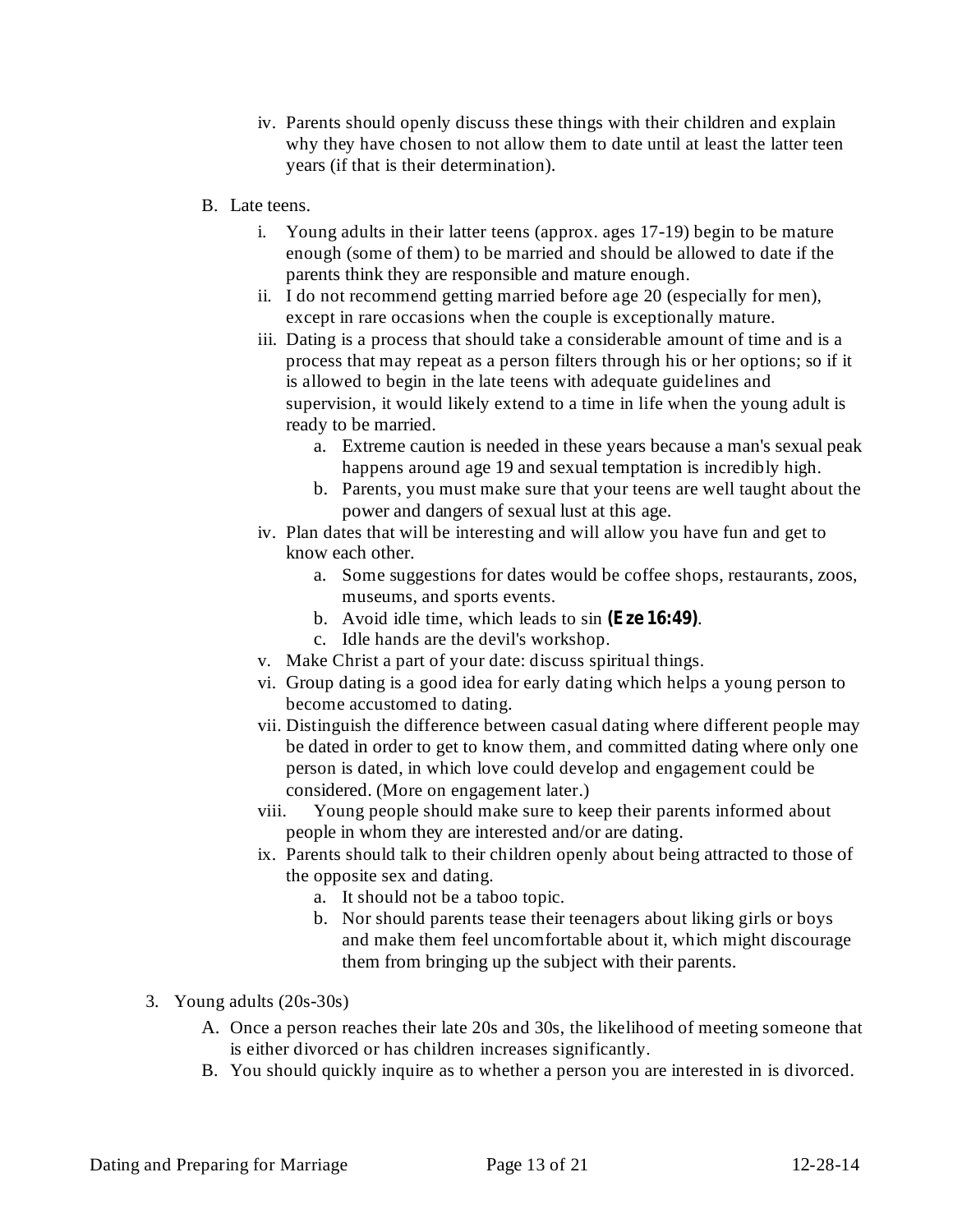- i. If so, then you either need to move on, or proceed to carefully find out if the divorce was due to adultery or abandonment by an unbeliever which are the only two justifications for remarriage after divorce (Mat 19:9; 1Co 7:15).
- ii. See Section IV,4, B for more detail on this point.
- iii. If they are not lawfully (Biblically) free to remarry, you must immediately cease pursuing them.
- iv. It doesn't matter if the divorced (and not free to remarry) person is a believer or an unbeliever; God's law forbids you from marrying them (Luk 16:18).
	- a. The conversion and baptism of an unbeliever who is divorced doesn't change the fact that he is still bound to his wife and unable to remarry according to the law of God.
	- b. Adultery and other *sins* are washed away at baptism  $(1Co 6:9-11)$ .
	- c. But a marriage covenant which was previously entered when one was an unbeliever is not a sin and is therefore not washed away at baptism.
	- d. If baptism washed away marriage covenants entered into by unbelievers, then all married persons who were baptized would need to be remarried to their spouse after they were baptized.
	- e. Divorce (a separation with both spouses remaining unmarried and celibate) is not a sin either, in that it is permitted by God **(1Co 7:10-** 11), and is therefore not washed away at baptism.
	- f. Therefore, a Christian (or anyone else for that matter) is forbidden to marry a person who is divorced (and not free to remarry), whether they are a believer or an unbeliever.
- v. If they are free to remarry, you have liberty to proceed, but be cautious.
- vi. Remember, it takes two to tango, and rarely is only one partner in a marriage solely at fault for the divorce.
	- a. This is usually true even in cases of adultery.
	- b. Though the adulterer or adulteress is ultimately responsible for braking the covenant, thereby freeing the other, a person who commits adultery rarely does so against a spouse to whom he/she is happily married.
	- c. Thus, the freed spouse may not be guilty of adultery themselves, but they may not have been entirely innocent in the lead-up to the sin of their spouse.
- vii. Therefore, it would be wise and prudent to carefully examine the person's character before getting seriously involved with them.
- viii. Second marriages have an even higher rate of divorce than do first marriages; so beware.
- C. A person with children (especially young children), whether divorced or never married, will bring a lot of baggage to a relationship.
	- i. The children's other parent can sometimes make your life very difficult with custody battles, etc.
	- ii. If the other parent has a different parenting style, you could continually have to "unteach" a lot of garbage and bad behavior that was picked up at the other home.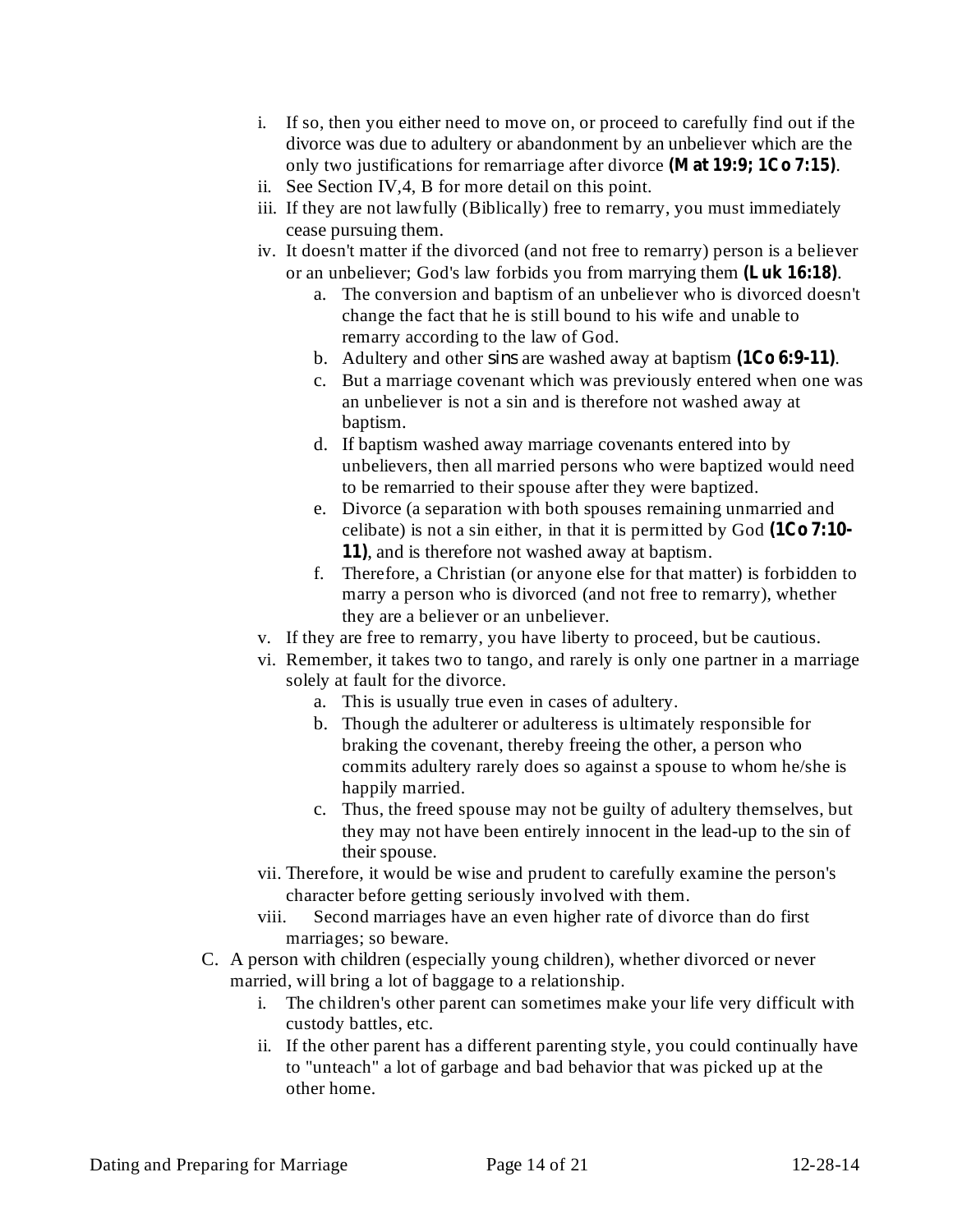- iii. You may also have your hands tied when it comes to disciplining the child because the other parent might object to spanking and try to get you into legal trouble for doing it.
- iv. These things ought to be seriously considered before dating a person who has children.
- v. If the person is widowed, these problems will be less significant because there is not "another mommy" or "another daddy" to deal with.
- 4. Older adults (40s+)
	- A. Most (not all) people in their 40s or older who are able to date have already been married themselves and are either widows/widowers or have been freed to remarry due to the unfaithfulness of their former spouse.
	- B. The likelihood of finding a person who has never been married and has no kids at this age is very slim.
		- i. Therefore many of the same considerations concerning dating people who are widowed, lawfully (Biblically) divorced, or have children apply (see previous section on young adults (20s-30s).
		- ii. The older you get, the more likely that the children of the person you are interested in will be grown, which may make things easier.
	- C. If you have been loosed from a spouse, seriously consider before seeking to remarry . **(1Co 7:27)**
	- D. Your age or previous marital experience doesn't make you immune from becoming infatuated with someone and blinded by lust to the point of being tempted to make a hasty and foolish decision to marry someone you don't know well enough.
	- E. Be careful about "rebound" dating soon after being freed from a former spouse.
	- F. Don't fool yourself into thinking that you are really over that other person if it's only been a few months, or even a year or more.
	- G. Even though you have already experienced sex (if you were previously married), you still must abstain from sex until you are married again (1Th 4:3).
		- i. Fornication *n*. Voluntary sexual intercourse between a man (in restricted use, an unmarried man) and an unmarried woman. In Scripture extended to adultery.
		- ii. It could be harder to abstain from fornication after having been married because you're already experienced, so vigilance will be necessary.
	- H. Be aware that a potential spouse in your age range *could* have a lot of debt, so you would be wise to find out how much debt they have before getting seriously involved with them.
	- I. Beware also of "gold diggers" who are after your money.
	- J. If you have wealth or possessions that you want to leave to your children, make sure that your potential spouse is aware of that, and make sure you have a will which makes that clear.
- 5. Divorced, but not free to remarry
	- A. No matter how badly you may want to remarry, you must not because to do so would be for you to commit adultery (Mar 10:11-12).
	- B. See Section IV,4, B.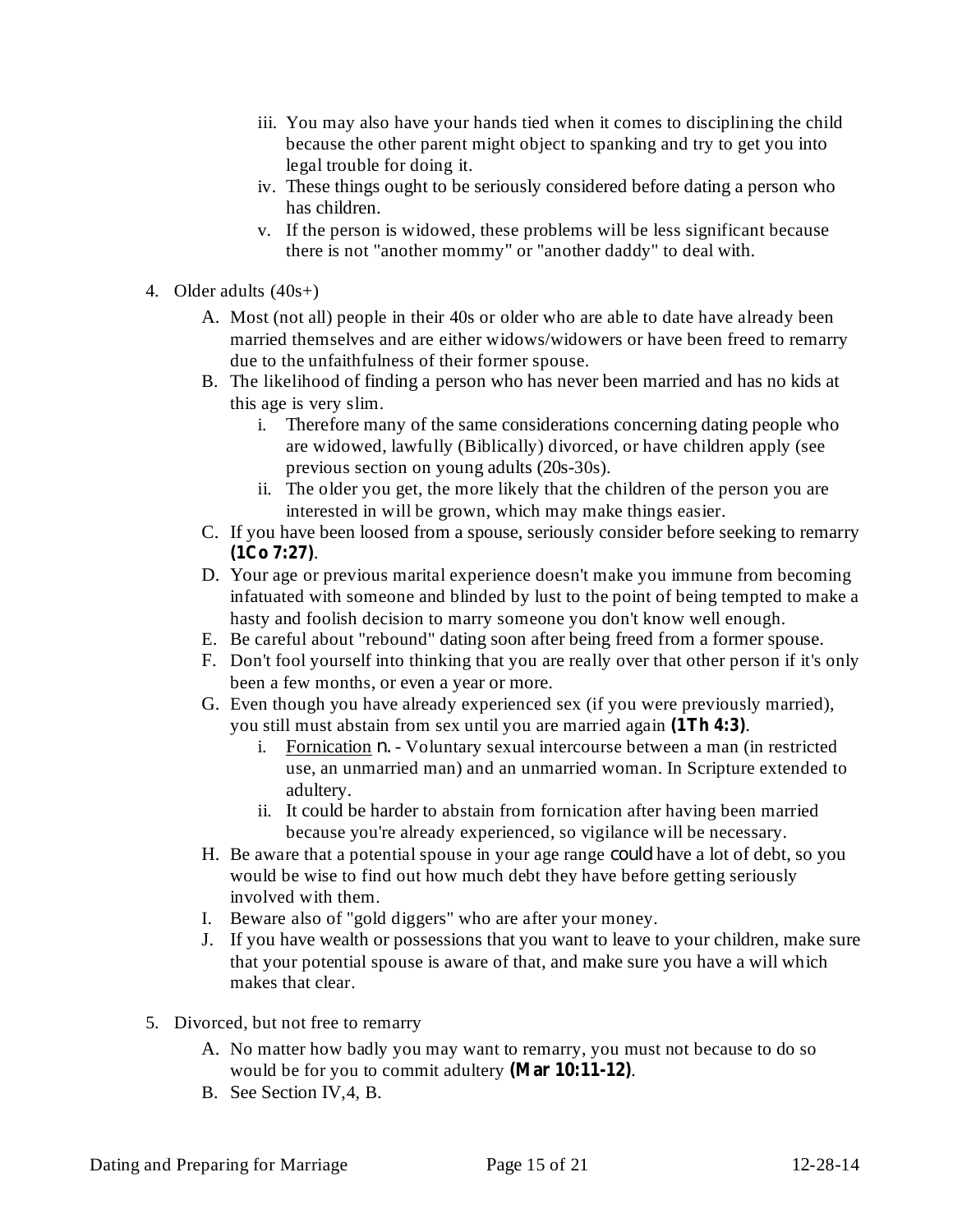- 6. Divorced, but free to remarry
	- A. Before jumping into another marriage, consider remaining unmarried  $(1C<sub>0</sub> 7:27)$ .
	- B. If you do decide to pursue marriage, take it slow and keep your eyes wide open **(Pro** . **19:2)**
	- C. Review the considerations in the sections on young adults (20s-30s) and older adults (40s+) concerning marrying divorced people, especially if they have children.
- 7. Widowed
	- A. When one's spouse dies, he/she is free to remarry (**Rom 7:2-3**).
	- B. It is good for a widow to remain unmarried  $(1Co 7:8,40)$ .
	- C. But she is at liberty to be married to whom she will, but only in the Lord **(1Co** . **7:39)**
		- i. Though it is wise and advisable to marry a person of like-faith (more on this in Section IX), "only in the Lord" cannot be understood to mean "only a believer of like-faith".
		- ii. If this were the case, then children would only have to obey their parents if they were of like-faith  $(Eph 6:1)$ .
		- iii. "In the Lord" must be understood as "in accordance with God's word."
		- iv. Therefore, a widow may marry whom she will as long as they are available to marry according to the scripture (not already married, divorced, etc.)
	- D. Young widows should remarry and start a family (1Ti 5:14).
	- E. Review the considerations in the sections on young adults (20s-30s) and older adults (40s+) concerning marrying divorced people, especially if they have children.
- IX. Dating considerations when dating believers and unbelievers.
	- 1. Guidelines for dating unbelievers (a believer dating an unbeliever whether a complete unbeliever or a "believer" of a different "Christian faith").
		- A. Dating an unbeliever is not forbidden in scripture, but it must be done very cautiously.
		- B. Remember, the purpose of dating is to find a spouse; and though it is not absolutely forbidden to marry outside of the faith, it is not wise.
			- i. Can two walk together except they be agreed? (Amo 3:3).
			- ii. Consider the principle of not being unequally yoked to unbelievers (2Co . **6:14 c/w Deu 22:10)**
				- a. This is a warning to the church to not be joined with unbelievers and idolatry.
				- b. If the church should not be yoked with unbelievers, then a Christian should seriously consider the danger of marrying one.
			- iii. But 2Co 6:14 is not a proof-text that expressly prohibits "unequally yoked" marriages.
				- a. Paul is writing to the church  $(2Co 1:1)$  which is the temple of God , and telling them to not be unequally yoked with **(2Co 6:16)** unbelievers, unrighteous people, and idolaters (2Co 6:14-16).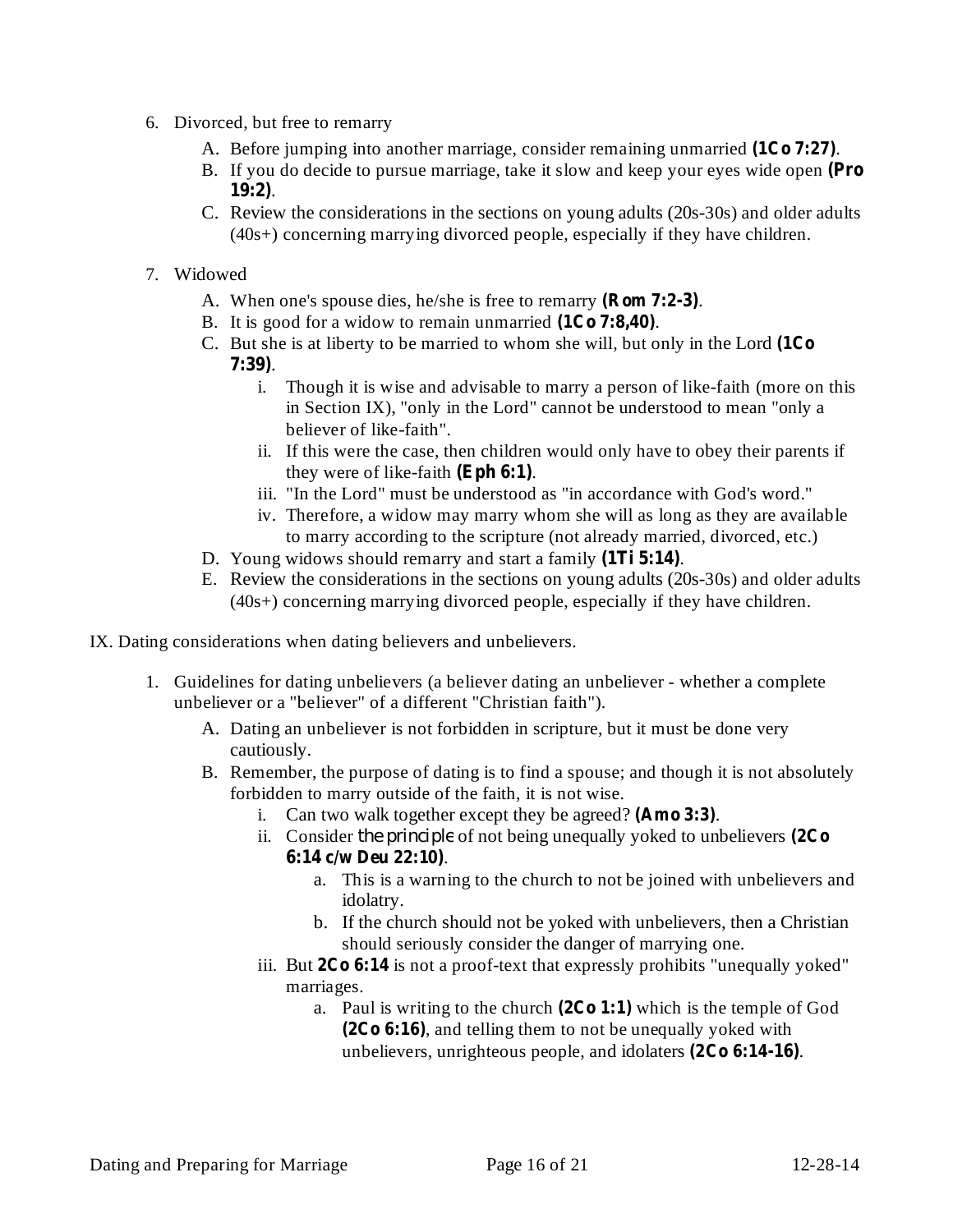- b. He didn't tell them to not GET unequally yoked, but to BE not unequally yoked with unbelievers, meaning that the church should never be unequally yoked with unbelievers at any time.
- c. He tells them to COME OUT from among them and SEPARATE from them  $(2Co 6:17)$ .
- d. If this passage is used to prove that a believer is forbidden to marry an unbeliever, then it also proves that a believer must separate from an unbeliever.
- e. Paul contradicted that idea in  $(1Co 7:12-15)$ .
- f. Remember, if an error proves anything, it proves too much.
- iv. The principle of not marrying outside of the faith was taught in the OT **(Deu** . **7:2-4; Ezr 9:2-3; Neh 13:23-26)**
- v. Jesus said a house divided will not stand (Mar 3:25).
	- a. It could be the case that a weak believer marrying an unbeliever may not be a divided house -- the weak believer will simply compromise.
	- b. A "church admission certificate" type of faith where only the *form of* has been attained doesn't guarantee an undivided **(2Ti 3:5)** *godliness* house either.
- C. If a Christian's heart is right, his purpose in dating an unbeliever is to attempt to convert her.
	- i. There is a lot of risk involved in this approach.
	- ii. If the person ends up being truly converted, then glory be to God. I have seen this happen.
	- iii. If the person ends up feigning a conversion, only to later depart from the faith, there will be intense pain for you. I have seen this happen.
	- iv. If the person ends up not being converted and the relationship is broken off, there will be intense pain for you. I have seen this happen.
	- v. If the person ends up not being converted and you marry them anyway, you will have a divided house (Mar  $3:25$ ) and they might draw you away from the faith (Deu 7:2-4).
	- vi. If you marry an unconverted person with hopes they will convert after marriage, know that you are taking a big risk.
		- a. They may be converted. I have seen this happen.
		- b. They also may not be converted, which will be painful for you **(Pro** . **13:12)**
- D. I highly recommend not becoming physically involved with a person you are dating until *after* they are converted and baptized.
	- i. As was shown above, becoming physically involved (kissing, etc.) with someone will introduce a heightened level of emotional connection into the relationship which can cloud judgment and make a break-up much more painful.
	- ii. As much as possible, you want to make sure that the person is embracing the faith because they truly believe it, not because they are emotionally attached to you.
- E. Make sure to seek the counsel of your pastor when you are dating an unconverted person, and especially if you are considering marrying one (Pro 15:22; Pro 11:14).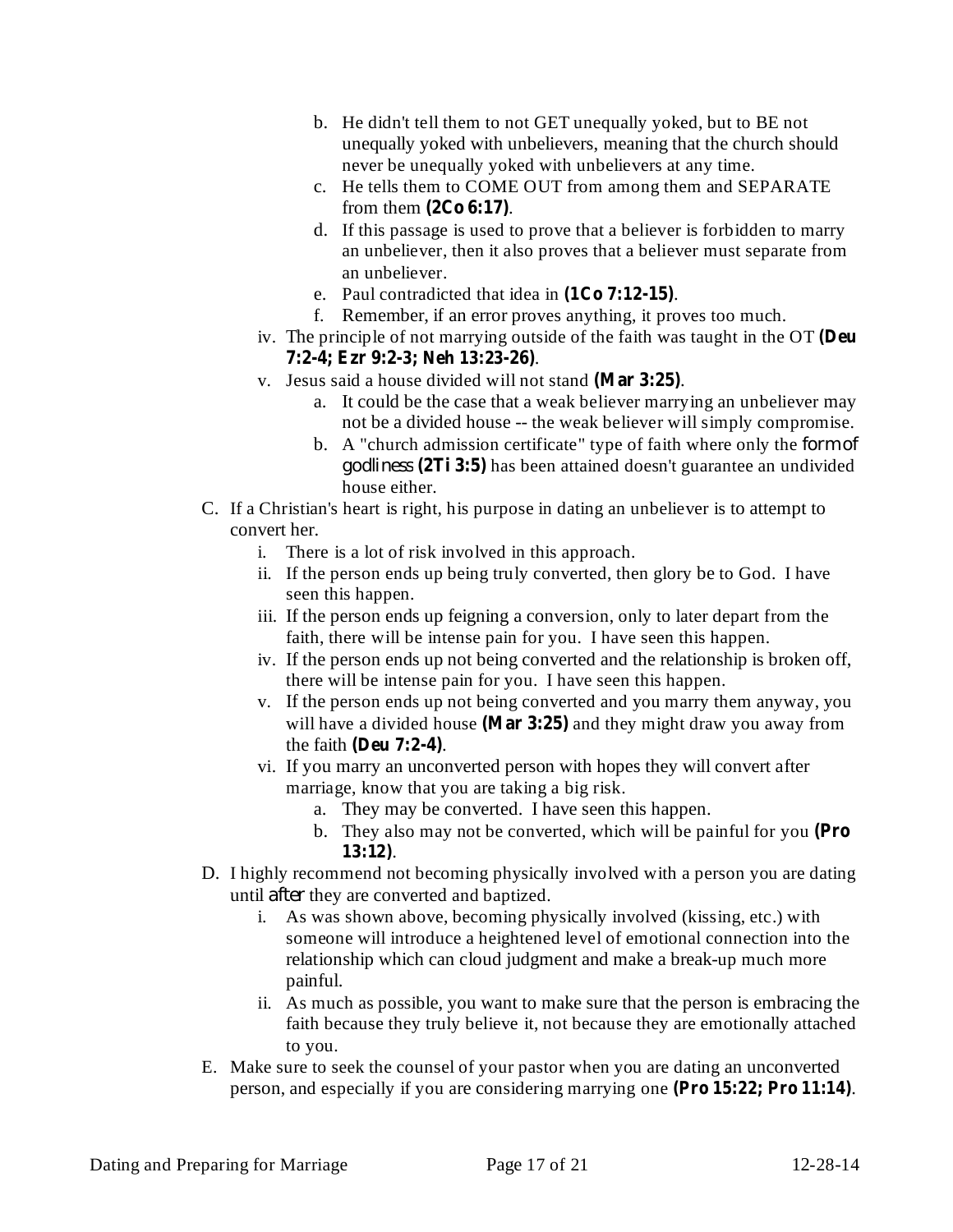- i. Sadly, if you would be considering this, you would likely not come to your pastor for counsel because you wouldn't want him to rain on your parade.
- ii. As your pastor, I would not forbid you from marrying an unconverted person (because the Bible doesn't absolutely forbid it), but I would strongly advise you against it in almost every situation.
- iii. I will only perform the wedding of a man and a woman who are both members of this church or of a church of like-faith.
- 2. Guidelines for dating believers (a believer dating another believer of like-faith).
	- A. Do NOT assume that since you are of the same faith as another person of the opposite sex that you are compatible to marry them.
		- i. Like-faith should be a *necessary* quality in a potential spouse, but it is not a sufficient quality.
		- ii. Different people have different interests and personalities and are therefore not always compatible for marriage or close friendship, regardless if they are of like-precious faith.
			- a. This should be obvious after a couple of dates.
			- b. If you find someone with a personality which is attractive to you, then move on down the list of essential qualities.
		- iii. Just because someone is a member of the same church doesn't mean that they have the same level of understanding of the faith and commitment to it as you do.
			- a. There are 30, 60, and 100 fold Christians in the church (Mat 13:23).
			- b. There are some who read their Bible routinely everyday for 15, 30, or even 60 minutes (**Jos 1:8**; **Psa 1:2**); there are others who frantically try to remember where they laid it last Sunday afternoon as they rush out the door for church.
			- c. There are some who only miss church when they are in the hospital or the morgue (Psa 84:10); there are others who attend just often enough to keep the pastor off of their back.
			- d. There are some who pray throughout their day: when they get up, before reading their Bible, before each meal, before they leave the house, in the shower, in the car, and before they go to bed **(1Th 5:17;** Luk 18:1); there are others who pray when they are in trouble.
			- e. There are some, who for them, church is their life **(Psa 27:4; Psa 87:2**); there are others, who for them, church gets in the way of their life.
			- f. There are some who are always at every church event (Bible studies, men's and women's outings, church picnics, dinners, etc.) **(1Co** 16:15); there are others who are never at any of them.
			- g. There are some who endeavor to make church brethren their friends and spend time with them outside of church (Mal 3:16; Psa 119:63); there are others who keep their church and personal lives separate.
		- iv. When looking for a spouse among believers of like-faith, I would suggest looking for someone who is at least on your same level of commitment, and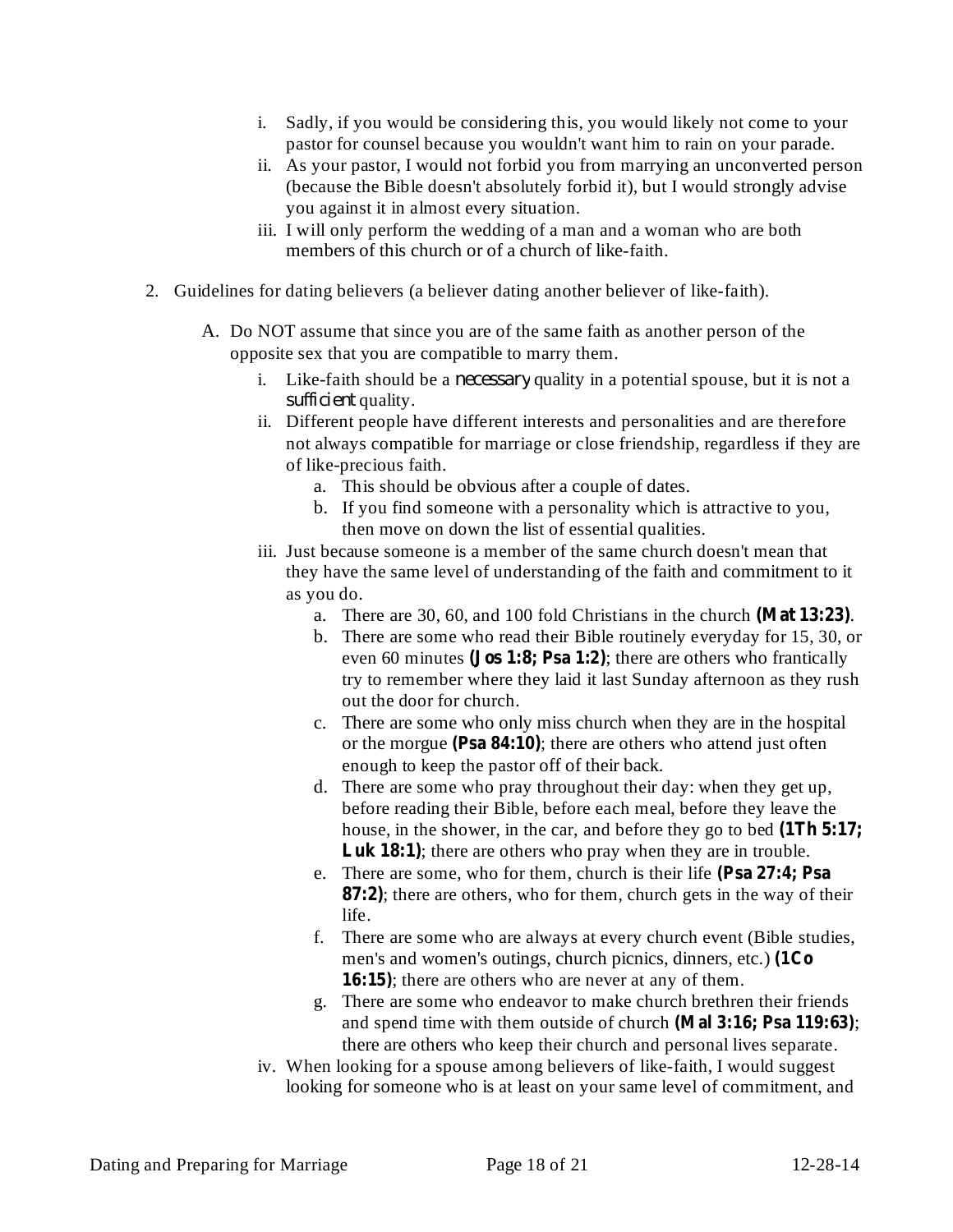preferably someone who is a level above you who will pull you up, not bring you down.

- v. I would recommend looking for a believer that you can at least have fruitful spiritual conversations with, even if they do not have as high of a level of understanding as you do.
- B. Once you have narrowed down the field to those believers with whom you are spiritually compatible, then it's time to talk about money.
	- i. Financial issues are often listed as the number one reason for marital problems.
	- ii. Therefore it is absolutely essential to make sure that you and the person you are dating and considering the possibility of marriage with are on the same page about money.
	- iii. Some things to watch for and consider:
		- a. Does the person have debt? A mortgage, home equity loans, car loans, student loans, personal loans, credit card debt? **(Rom 13:8; Pro 22:7)**
		- b. Does the person spend all their income, or do they save a reasonable portion of it? **(Pro 21:20)**
		- c. Does the person love pleasure and spend money lavishly on food, drinks, entertainment, toys, etc.? **(Pro 21:17; Luk 12:15)**
		- d. Does the person waste and throw away food or other things? **(Pro 12:27; Pro 18:9; Joh 6:12)**
		- e. Does the person faithfully give the firstfruits of all their increase to the Lord, or do they give their leftovers when they happen to remember? **(Pro 3:9-10)**
		- f. Does the person want to spend multiple thousands of dollars on a wedding?
	- iv. If the person doesn't have debt, find out if they are averse to it or if they just haven't yet embarked on their dream journey of being a lifelong debt-slave.
- C. If you are spiritually and financially compatible, then consider whether you are intellectually compatible.
	- i. It's not necessary for your potential spouse to have an IQ that is  $+/-1$  point from yours, but it would not be wise to marry someone whom you cannot relate to on an intellectual level.
	- ii. If you are astrophysicist by occupation and as a pastime you like to discuss quantum mechanics around the dinner table, then you probably don't want to marry someone who dropped out of pre-algebra in seventh grade.
	- iii. This doesn't mean that a highly intelligent person would not be compatible with a person of average intelligence if the highly intelligent person was content to discuss normal everyday things and didn't feel the need to go too intellectually deep to connect with their spouse emotionally.
	- iv. Intellectual compatibility should quickly become apparent if you are either bored or intimidated in conversation with your date; in which case you should keep looking.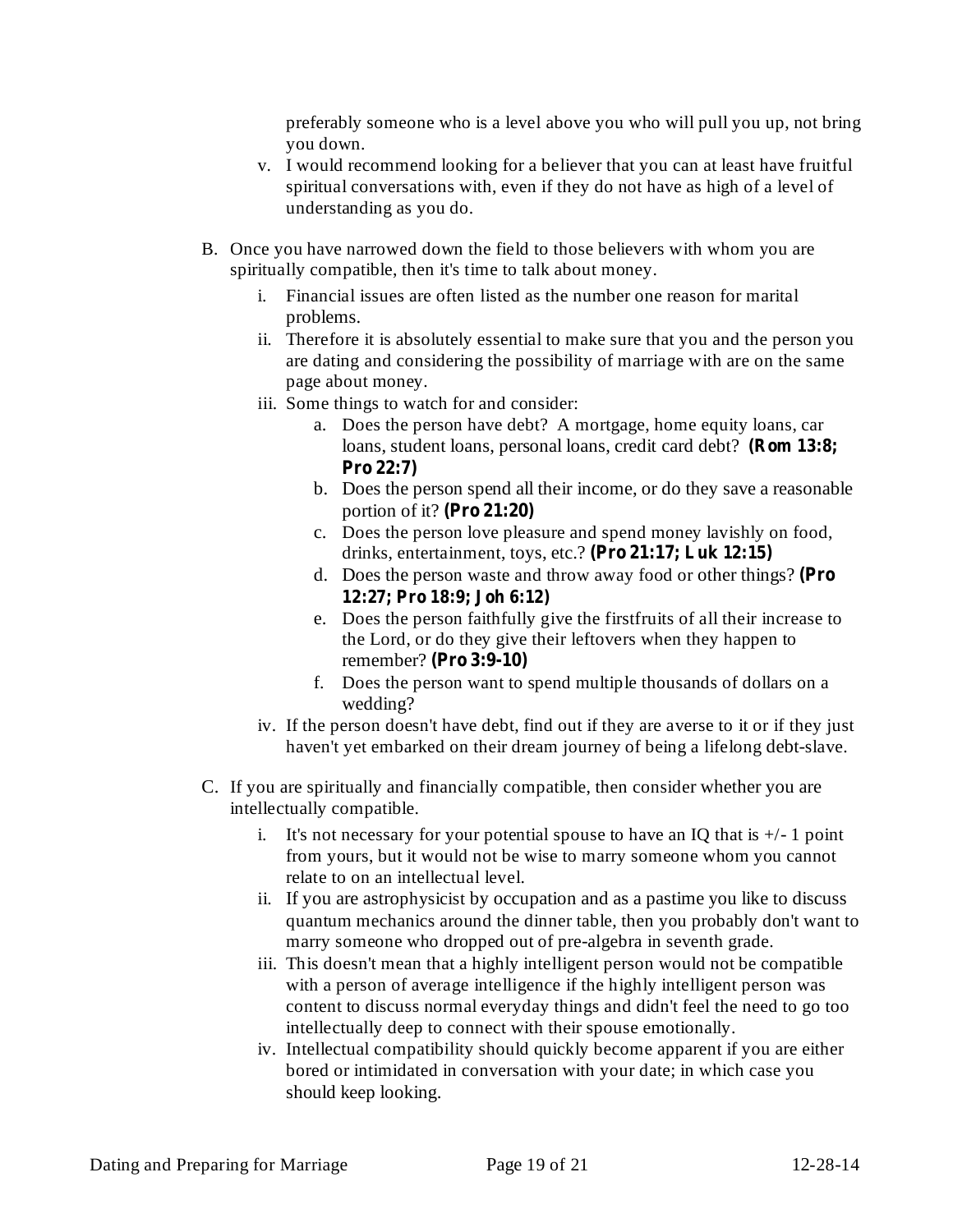- D. Finally, if you find that you are compatible with the person you are dating in all of the preceding ways, then (carefully) discuss whether you are physically compatible.
	- i. Physical and sexual attractiveness are normally the first thing (and the most frequent thing) that we think about when dating.
	- ii. Physical attractiveness is important in a relationship, but it is not the most important thing  $(Pro 31:30)$ .
	- iii. A person who has godly character will become attractive to a godly Christian; while a physically attractive person with poor character will become unattractive to a godly Christian (Pro 11:22).
	- iv. Sexual compatibility.
		- a. Sexual compatibility concerning anatomy is almost never going to be an issue and most likely doesn't need to be discussed.
		- b. Sexual compatibility (concerning practice) will be learned during marriage.
			- (i) This is NOT something that needs to be experimented with to ensure compatibility.
			- (ii) That is called fornication, which is  $sin(1Co 6:18)$ .
			- (iii)Contrary to popular beliefs, statistically, couples who "test drive before purchasing" have a higher rate of divorce than do those who wait until marriage.
		- c. Ideas about the purpose and frequency of sex should be cautiously discussed only when the relationship has progressed to the point where marriage is being seriously considered.
- X. Final considerations
	- 1. How long should you date before becoming engaged?
		- A. Dating is the process of sifting through potential spouses and then proving the one that you consider to be marriage material.
		- B. There is no Biblically prescribed time limits for dating; therefore it is up to your discretion.
		- C. You should date a person long enough to be certain that he or she would be a godly spouse for you and meet the qualifications set forth in this outline (Pro 19:2).
		- D. Make sure that you have seen the person's bad side before becoming engaged.
			- i. Remember, the person you are dating will always put on their best face in the beginning.
			- ii. Your girlfriend or boyfriend will usually be a better person than they are when they are your wife or husband.
			- iii. Pay attention to how they deal with conflict, stress, and disappointment.
			- iv. Date long enough to make sure you have had disagreements and even a fight to see how they deal with them.
			- v. Pay attention to not only how they love, but also how they fight.
		- E. Make sure you have a chance to observe them around family and friends who know them best.
			- i. Don't be afraid to ask those closest to them what they think of them.